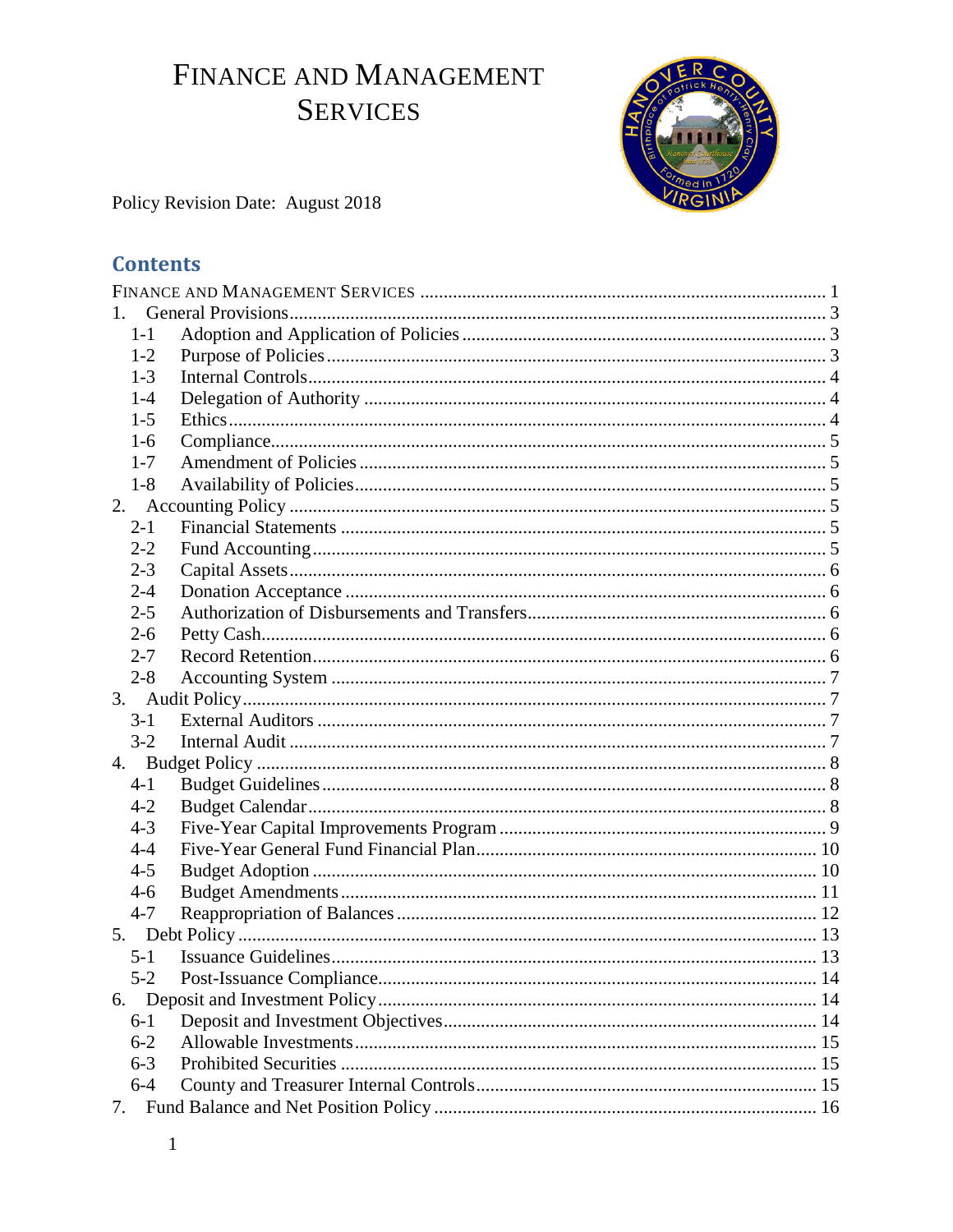| $7-1$   |                                                                        |  |
|---------|------------------------------------------------------------------------|--|
| $7-2$   |                                                                        |  |
| $7 - 3$ | Assigned Fund Balances (permitted by GASB and applicable to all County |  |
|         |                                                                        |  |
| $7-4$   |                                                                        |  |
|         |                                                                        |  |
| 8.      |                                                                        |  |
| $8-1$   |                                                                        |  |
| $8-2$   |                                                                        |  |
| 9.      |                                                                        |  |
| $9-1$   |                                                                        |  |
| $9-2$   |                                                                        |  |
| $9 - 3$ |                                                                        |  |
| $9-4$   |                                                                        |  |
| 10.     |                                                                        |  |
| $10-1$  |                                                                        |  |
|         |                                                                        |  |
|         |                                                                        |  |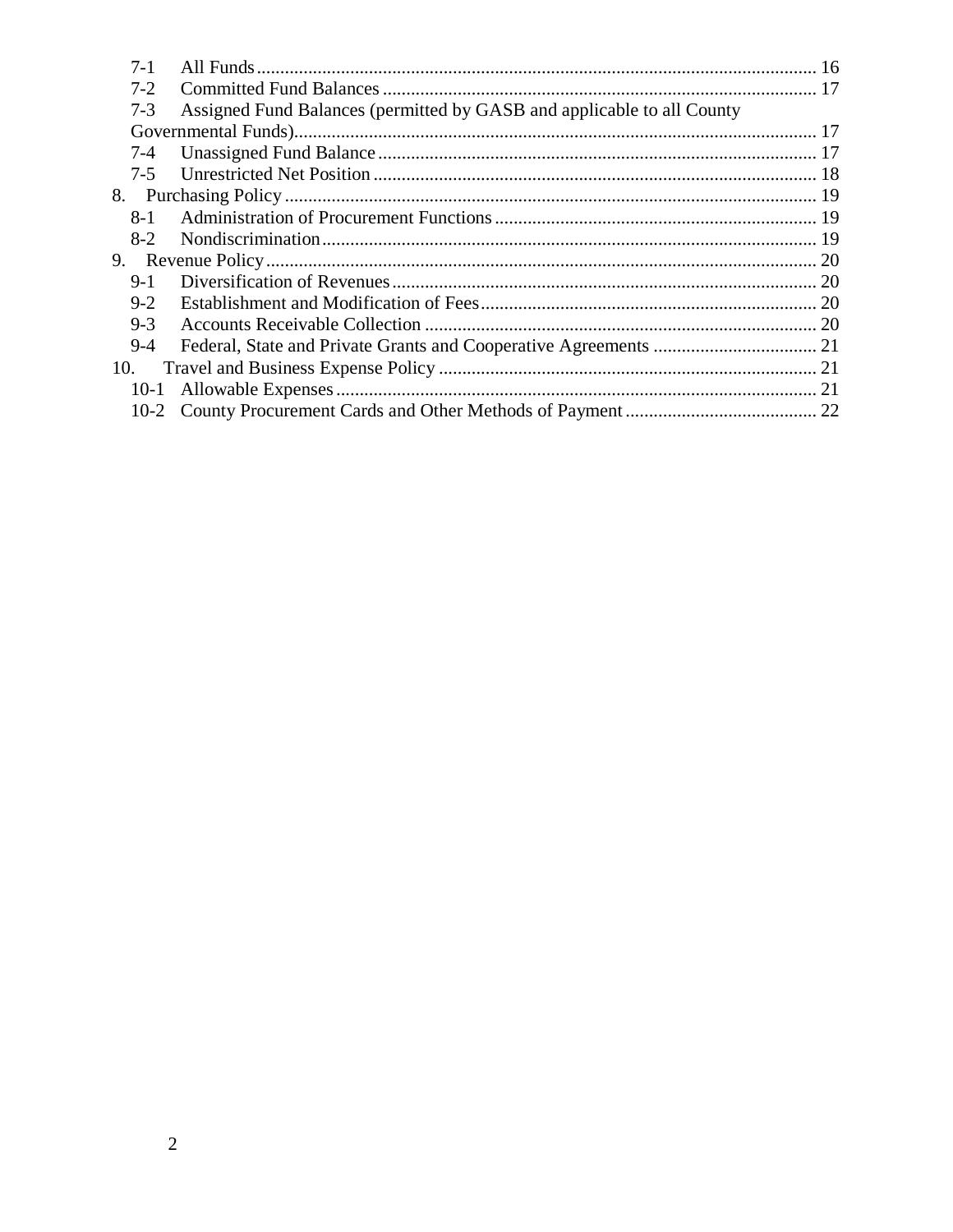## <span id="page-2-1"></span><span id="page-2-0"></span>**1. General Provisions**

## **1-1 Adoption and Application of Policies**

The Hanover County Financial Policies (Policies) set forth in this document supersede all previous Financial Policies. These Policies have been approved by the County Administrator and adopted by the Board of Supervisors of Hanover County (County), and shall apply to all County funds and School funds except the School Activity Funds as defined by the Department of Education. Other funds identified by action of the Board of Supervisors may be included in the coverage of these policies.

## <span id="page-2-2"></span>**1-2 Purpose of Policies**

- A. Accounting: This policy addresses the accounting methods and other related requirements to be used by all covered funds.
- B. Audit: This policy provides guidance on the selection of an independent accounting firm to provide opinions and/or reports on the County's financial statements, internal control over financial reporting and compliance with federal and State laws, regulations, contracts and grants. The role of the County's Internal Auditor is defined in this policy.
- C. Budget: This policy prescribes procedures and requirements of the budget formulation process, including the adoption of the Five-Year Financial Plan and the Capital Improvements Program (CIP).This budget policy also prescribes procedures and requirements of the budget management process.
- D. Debt: This policy establishes the debt issuance and post-issuance compliance guidelines.
- E. Deposit and Investment Policy: The Treasurer of Hanover County has established a Detailed Deposit and Investment Policy. The Board of Supervisors has adopted the Detailed Deposit and Investment Policy as a joint policy between the County and the Treasurer. The Detailed Deposit and Investment Policy is subject to amendment by the Treasurer.
- F. Fund Balance and Net Position Policy: This policy establishes guidelines for the appropriate fund balance and net position levels needed to maintain positive financial position.
- G. Purchasing Policy: This policy is adopted to guide the County in obtaining high quality goods and services at reasonable cost, in conducting all procurement procedures in a fair and impartial manner with avoidance of any impropriety or appearance of impropriety. The policy provides access to the County's public business for all qualified vendors, and promotes efficient procurement practices among all County departments. The statutes governing the procurement of goods and services from nongovernmental sources are contained in the Virginia Public Procurement Act (*VPPA)* (*Code of Virginia*, § 2.2-4300 et seq.) and Hanover County Code Chapter 2, Article IV.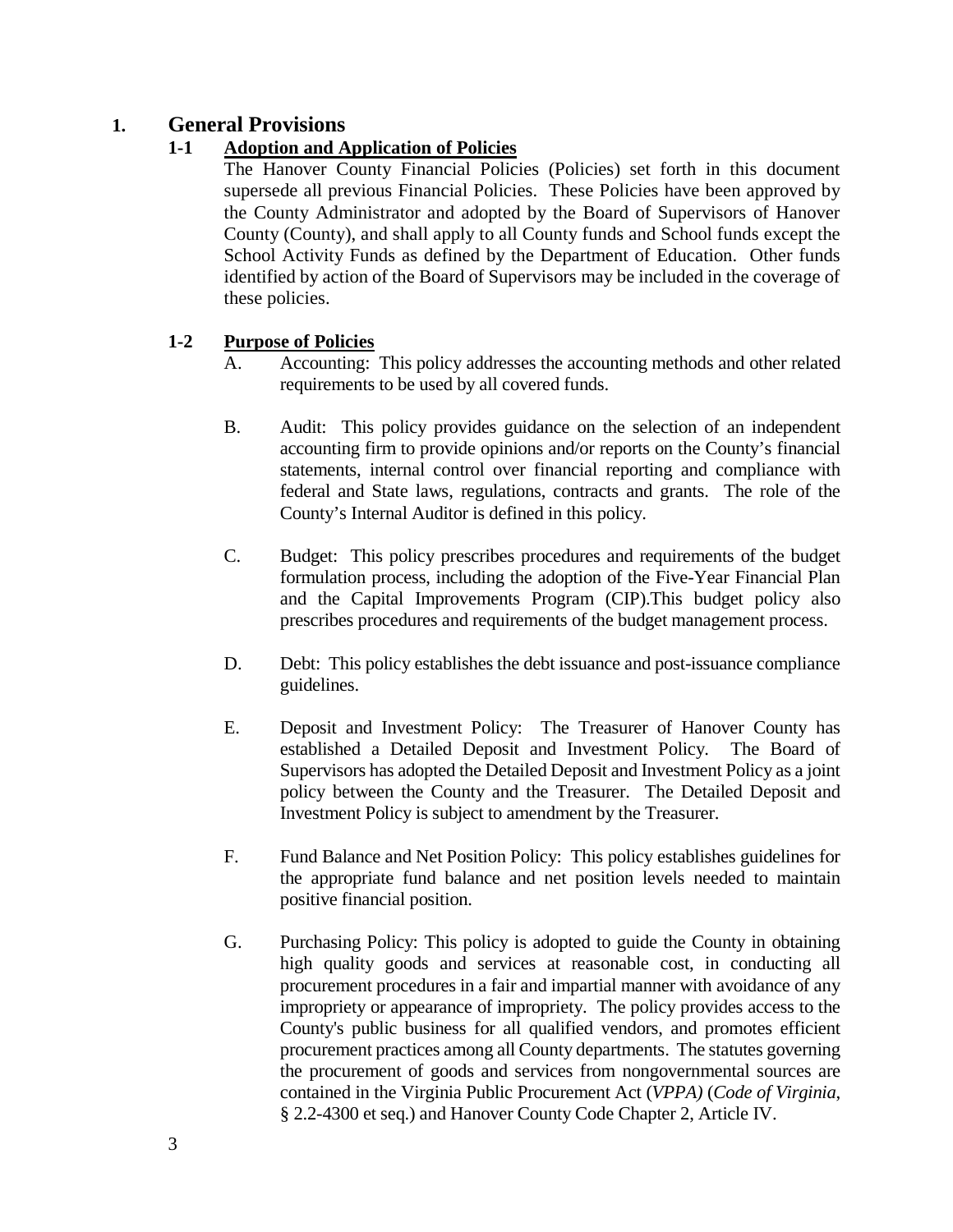- H. Revenue Policy: This policy establishes measures to maintain control over all revenues (including federal, state and private grants and cooperative agreements), to ensure strong fiscal management. This includes control over revenue budgeting and forecasting, reconciliations, accounts receivable management, compliance with grant awards, regulations and cooperative agreements and general oversight over the various revenues the County collects.
- I. Travel and Business Expense Policy: This Policy establishes authority for payment and reimbursement of certain travel and business expenses incurred for County purposes by officials, employees and volunteers. Oversight of the department travel budgets is vested in the department heads, or Chair of the Board of Supervisors, respectively. County business for the purpose of this Policy includes conferences, seminars, workshops, hearings, educational programs, conventions and meetings and other activities which are directly related to or associated with the business of the County, and which provide a substantial benefit to the County.

#### <span id="page-3-0"></span>**1-3 Internal Controls**

All aspects of accounting and financial reporting shall be subject to proper controls with standard controls documented and followed by all departments.

#### <span id="page-3-1"></span>**1-4 Delegation of Authority**

The County Board of Supervisors delegates the responsibility for financial and contractual activities and reporting to the County Administrator subject to the limitations and terms included in this policy. In all cases, reference to a County or other official in this policy shall be deemed to include designees of the official. The County Administrator and School Superintendent may designate the Director of Finance and Management Services to be responsible for the financial and contractual reporting functions.

#### <span id="page-3-2"></span>**1-5 Ethics**

All Hanover County employees are expected to represent the County and to carry out their work with professionalism at all times. Each employee shall demonstrate the County's standards of ethical conduct as referenced in the Human Resources Policy. The Hanover County Ethics Standards are intended to complement, not replace, all professional codes of ethics. Employees must be aware of and abide by their respective professional values and requirements.

Finance Department staff and all County employees engaged in financial and contractual activities and reporting should be generally familiar with the applicable provisions of the Government Finance Officers Association Code of Professional Ethics and the County Ethics Policy.

A. Purchasing staff and all County employees having official responsibility for a procurement transaction are subject to and should be generally familiar with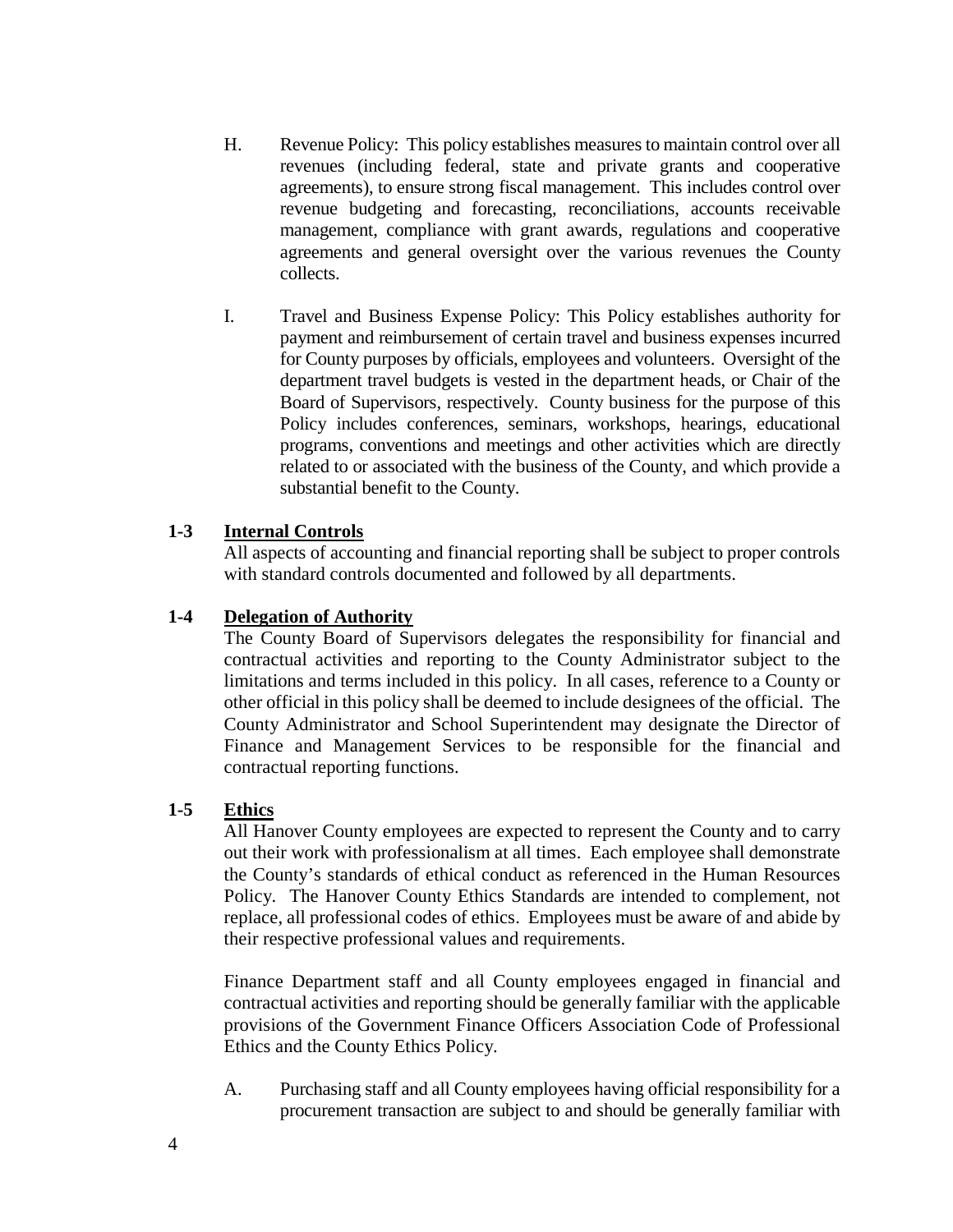the provisions of the *VPPA* relative to Ethics in Public Contracting, Article 6 (*Code of Virginia*, § 2.2-4367 et seq.). As used here, "Official Responsibility" means administrative or operating authority, whether intermediate or final, to initiate, approve, disapprove or otherwise affect a procurement transaction, or any claim resulting therefrom.

**B.** No official or employee shall have a personal interest in a transaction or contract if such interest is prohibited by the *State and Local Government Conflict of Interests Act* (*Code of Virginia*, § 2.2-3100 et seq.). The County Administrator shall endeavor to provide appropriate information regarding these prohibitions to employees and affected volunteers.

## <span id="page-4-0"></span>**1-6 Compliance**

Department heads and School Cost Center Managers shall take necessary and prompt action to insure compliance with these Policies within their respective departments.

## <span id="page-4-1"></span>**1-7 Amendment of Policies**

These rules may be changed or amended by resolution of the Board of Supervisors.

## <span id="page-4-2"></span>**1-8 Availability of Policies**

The Financial Policies shall be maintained by the Director of Finance Management and Services and an electronic copy shall be maintained on the County's website.

## <span id="page-4-4"></span><span id="page-4-3"></span>**2. Accounting Policy**

## **2-1 Financial Statements**

- A. All activities for which generally accepted accounting principles (GAAP) consider the County to be financially accountable are incorporated into the audited financial statements to form the reporting entity.
- B. The year-end financial statements shall be formulated based upon GAAP and the Comprehensive Annual Financial Report (CAFR) shall be prepared at the conclusion of the County audit to meet Government Finance Officer Association (GFOA) guidelines for the Certificate of Achievement for Excellence in Financial Reporting.
- C. Interim and year-end financial reports shall be presented to the Board of Supervisors (the Board) for each fiscal year.

## <span id="page-4-5"></span>**2-2 Fund Accounting**

- A. Accounts are organized on the basis of funds, each of which is considered to be a separate accounting entity. Board approval is required for the establishment of any new CAFR reporting entity fund that requires an appropriation. The County Administrator authorizes all other funds.
- B. Appropriate accruals of revenues and expenditures will be in accordance with GAAP.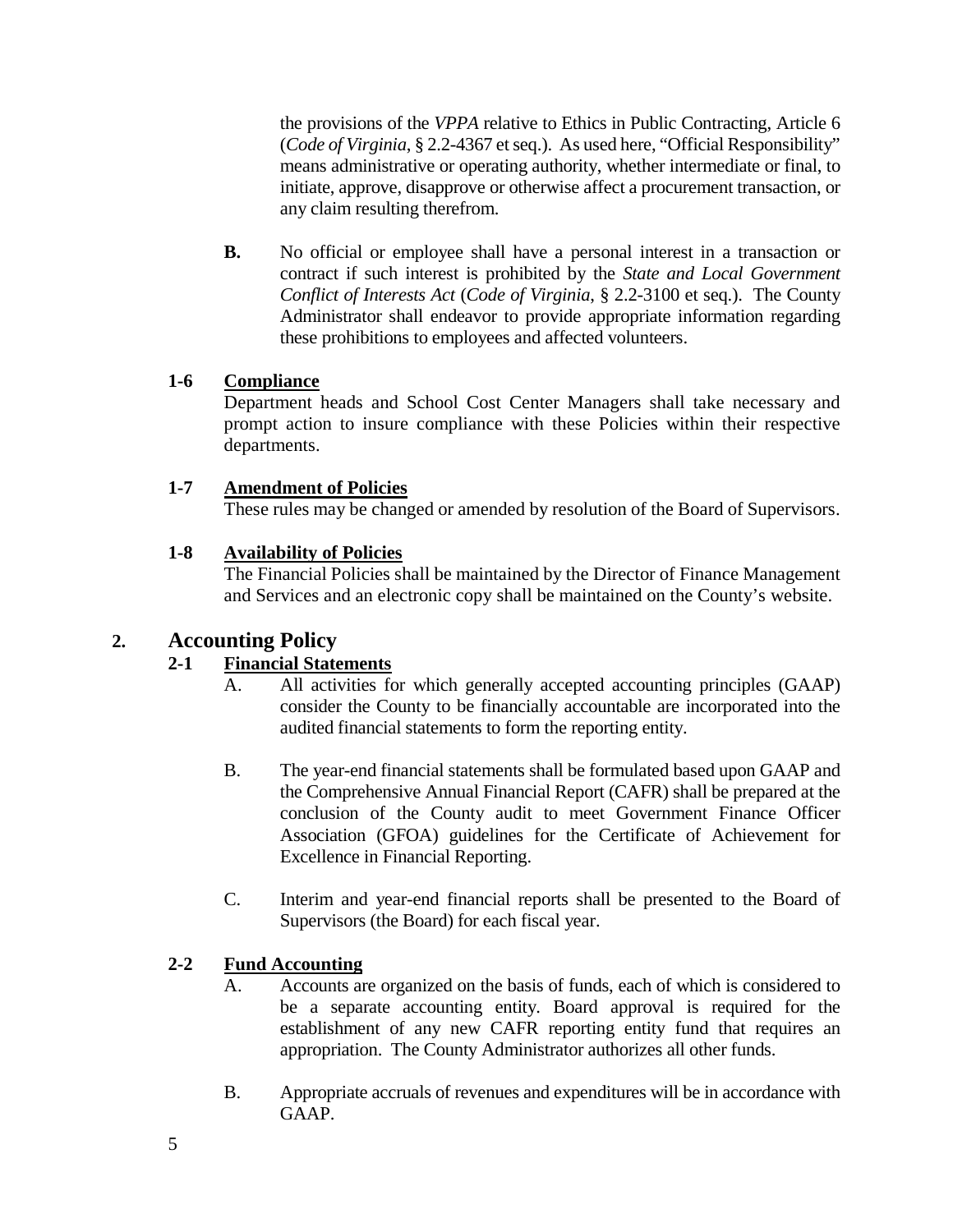## <span id="page-5-0"></span>**2-3 Capital Assets**

A. Tangible capital assets shall be recorded when the unit cost is greater than \$5,000, the useful life exceeds five years, and the expenditure meets the GAAP definition of land, building, improvements to building, infrastructure, equipment or other relevant tangible fixed asset class. Intangible assets over \$25,000 in value acquired in fiscal year 2010 and future years shall be capitalized when they meet the GAAP definition of a capitalizable intangible asset.

## <span id="page-5-1"></span>**2-4 Donation Acceptance**

- A. The County Administrator is authorized to accept personal property, monetary and in-kind donations with an estimated value up to \$50,000.
- B. Authorization by the Board of Supervisors is required for acceptance of personal property, monetary and in-kind donations with an estimated value greater than \$50,000 and all donations of real property, other than those dedications and conveyances that are made as part of the land development process.

## <span id="page-5-2"></span>**2-5 Authorization of Disbursements and Transfers**

- A. All checks, bank transfers, and disbursements to a non-County account generated by the County and Treasurer's Office shall contain dual signatures with one signature representing an authorized signature of the County and the other signature representing an authorized signature of the Treasurer's Office.
- B. All disbursements of funds shall have proper supporting documentation, approval of a department authorized signer, and be filed in a manner to provide the proper audit trail to such disbursement.
- C. State tax and fee collections that are administered by the Treasurer's Office are recorded in a separate Commonwealth fund. The Treasurer's transfer of State tax and fee collections to the Commonwealth requires dual signatures, but does not require authorization of both the Treasurer and County.

#### <span id="page-5-3"></span>**2-6 Petty Cash**

Petty cash funds shall be created and maintained in order to provide timely payment or reimbursement for proper expenses that do not exceed the transaction amount established by the Accounting Regulations.

## <span id="page-5-4"></span>**2-7 Record Retention**

All records shall be retained, and when required, disposed of in accordance with the Virginia Public Records Act and related schedules.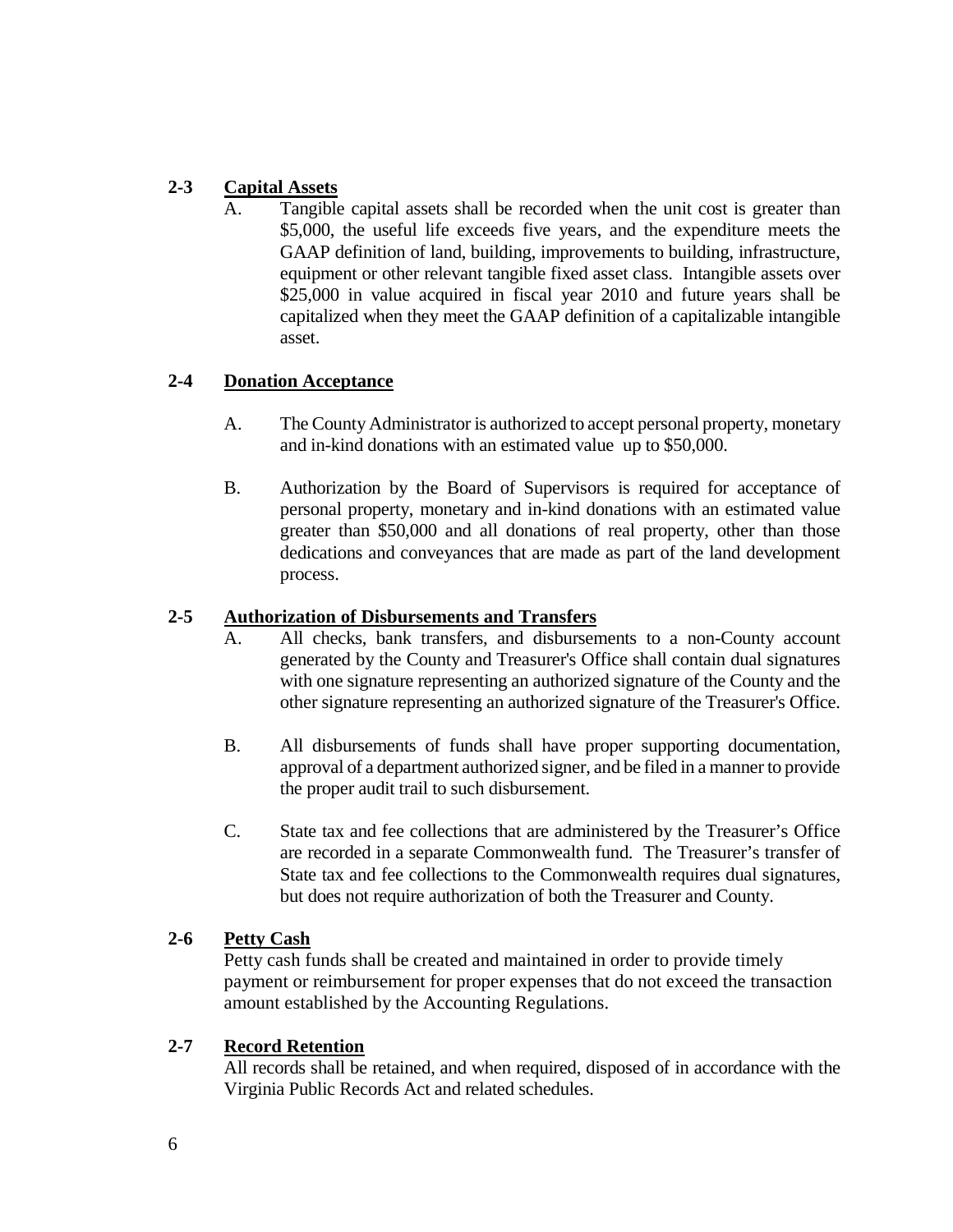### <span id="page-6-0"></span>**2-8 Accounting System**

Unless otherwise approved by the Board, common accounting systems shall be utilized by all covered funds, for all payroll, general ledger, cash receipts, cash disbursements, and other accounting transactions.

## <span id="page-6-2"></span><span id="page-6-1"></span>**3. Audit Policy**

#### **3-1 External Auditors**

- A. External auditors will be selected to perform annual audits through a request for proposal (RFP) procurement as required by the Virginia Public Procurement Act. .
- B. Proposals will be reviewed by a selection committee appointed by the County Administrator or his designee. The selection committee's recommendation will be presented to the Finance Committee prior to final selection of the external auditor.
- C. As part of their duties, external auditors will:
	- (i) Be responsible for the timely issuance of any and all required opinions, internal control and compliance reports and management letters related to the audit of the financial statements, supplemental and statistical schedules, comparative report transmittal forms and any required State or Federal reports.

## <span id="page-6-3"></span>**3-2 Internal Audit**

- A. The use of an internal auditor is intended to enhance and protect organizational value by providing risk based and objective assurance, evidence and insight throughout the County to foster and improve organizational processes and operations.
- B. The Internal Audit Department will: :
	- (i) Administer a telephone hotline for reporting of fraud, waste and abuse.
	- (ii) Develop an Internal Audit Plan annually and submit that plan to the Finance Committee for approval.
	- (iii) Work with appropriate County staff to help determine the scope of work of external auditors for the purpose of providing optimal audit coverage to the County. In addition, the internal auditor may contract with external auditors for annual and as-needed audit services.
	- (iv) Conduct audits in accordance with Government Auditing Standards and maintain audit documentation in compliance with applicable privacy standards.
	- (v) Ensure the actions of employees comply with the County's policies, regulations, procedures and applicable laws and regulations.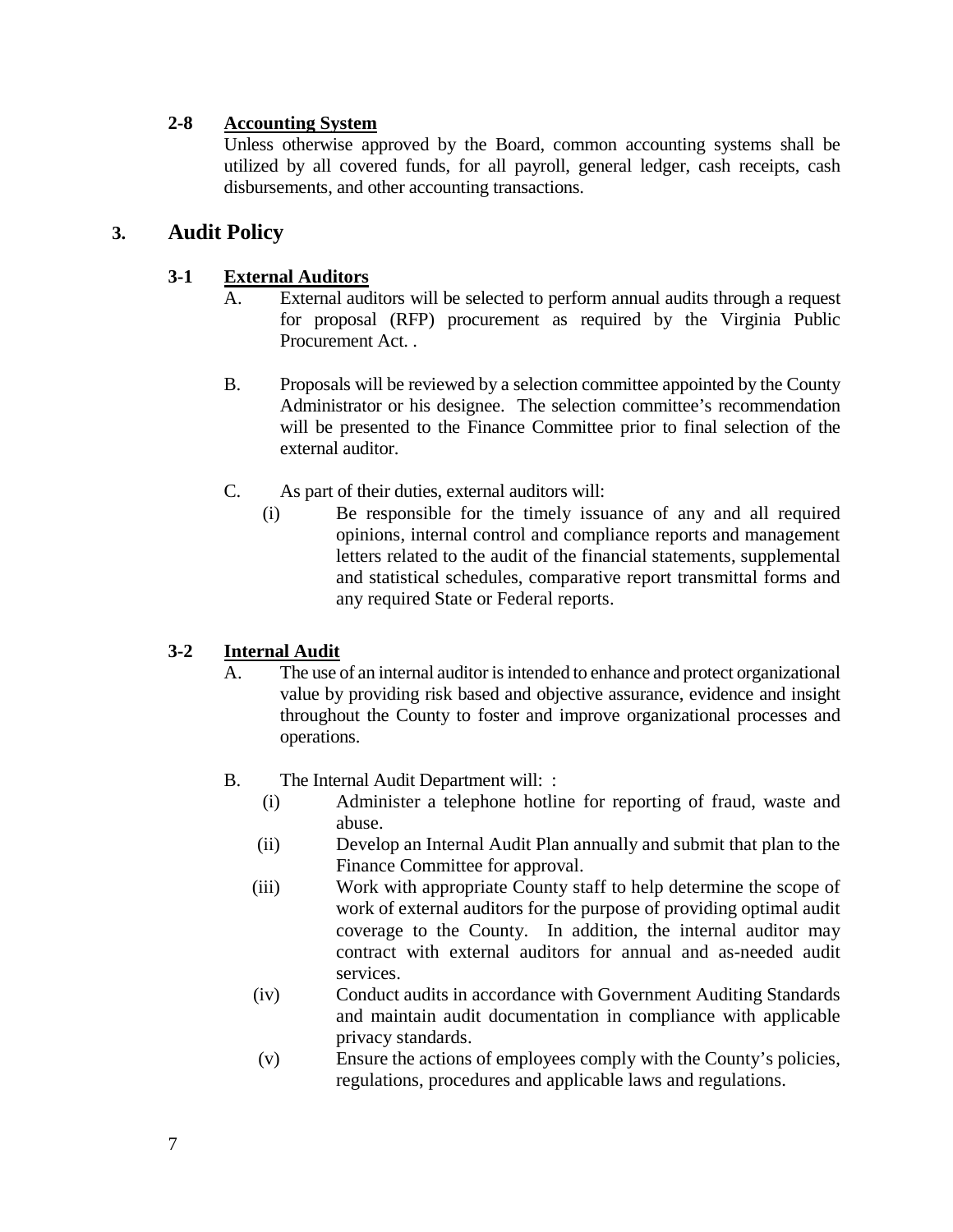- C. The Internal Audit Department shall have access to all the County's functions, records, property and personnel and, further, County employees shall not impede the Internal Audit Department's staff ability to access all necessary documentation and information.
- D. Pursuant to Hanover County ordinance 09-33 and to conform with Va Code §§ 2.2-3705.3(7) and 15.2-2511.2, the Internal Audit Department is established and the Director of Internal Audit appointed by the Board of Supervisors. The Internal Audit Director reports functionally to the Finance Committee of the Board of Supervisors and reports administratively to the County Administrator or designee.

## <span id="page-7-1"></span><span id="page-7-0"></span>**4. Budget Policy**

## **4-1 Budget Guidelines**

- A. The annual budget shall:
	- (i) Be prepared, considered, adopted and executed in accordance with the Code of Virginia.
	- (ii) Be balanced with estimated revenues, including the use of fund balance, meeting planned expenditures.
	- (iii) Reflect best budgeting practices and adhere to the County's mission statement, long-range strategic plans and current initiatives.
	- (iv) Be adopted in accordance with GAAP for governmental and fiduciary funds. Proprietary fund budgets shall be adopted in accordance with GAAP with the exception that the budget recognizes the flow of funds (i.e., payment of debt principal is budgeted while depreciation is not budgeted).
	- (v) Appropriate Reserve for Contingencies in the General Fund at an amount equal to at least 0.5% of the General Fund budget, net of transfers to the Capital Improvements Fund.
	- (vi) Be accompanied by a Five-Year Capital Improvement Plan and Five-Year General Fund Financial Plan.
- B. All budget data in the CAFR represents the original adopted budget and the final amended budget (sum of adopted budget, reappropriation and budget transfers or supplements).

## <span id="page-7-2"></span>**4-2 Budget Calendar**

- A. The following guidelines will be used in establishing the annual budget calendar and shall be established as part of the Board of Supervisors' meeting schedule:
	- (i) The proposed operating budget, Five‐Year Capital Improvements Program, and Five-Year General Fund Financial Plan will be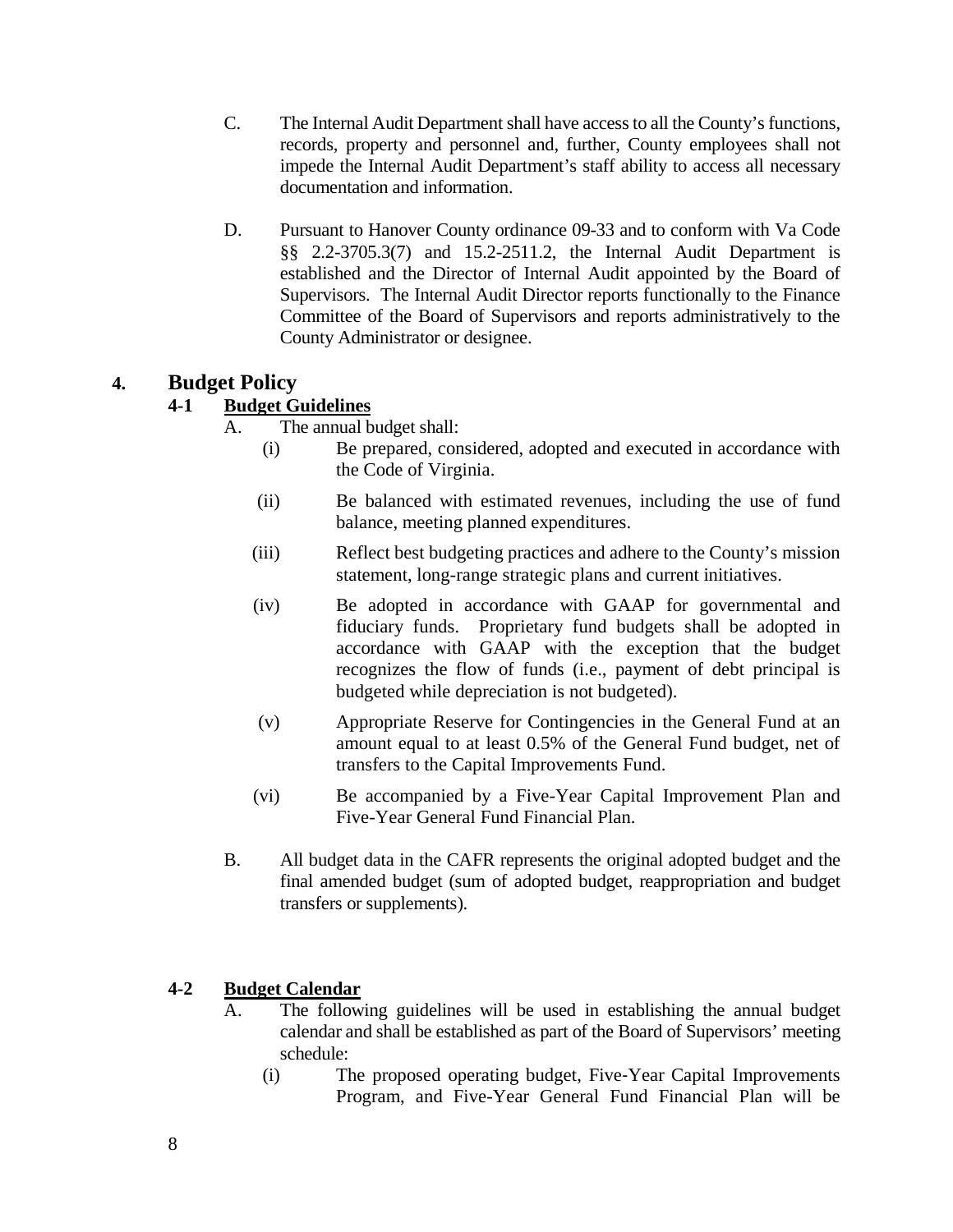presented to the Board of Supervisors by the fourth Wednesday in February.

- (ii) Any informational budget sessions and workshops will be held between presentation of the proposed budget and adoption of the budget, with special meetings held by the Board if necessary.
- (iii) The budget shall be adopted in accordance with applicable state imposed deadlines.
- B. The Board of Supervisors shall hold a public hearing on the budget, Capital Improvements Program, Five-Year General Fund Financial Plan, ordinance changes and personal property tax rates no later than the second Wednesday in April. Unless the Board of Supervisors decides otherwise, a separate public hearing on the real estate property tax rate, if applicable, shall be held on the same date.
- C. If additional time is needed for (i) the formulation of the Superintendent's preliminary budget, (ii) action to be taken by the School Board relative to their budget request, (iii) preparation or review of the County Administrator's proposed budget, or (iv) review and adoption of the budget by the Board of Supervisors,, the budget calendar can be extended upon approval of the Board of Supervisors, provided the budget is adopted in a timely manner as required by the Code of Virginia.

## <span id="page-8-0"></span>**4-3 Five-Year Capital Improvements Program**

- A. The Capital Improvements Program is a five-year plan for capital and capitalrelated expenditures and a plan to fund those expenditures. Qualifying expenditures include:
	- (i) Facilities, equipment and vehicles with a unit cost greater than \$50,000; and
	- (ii) Purchases for multiple departments that are generally:
		- a) Managed by a single department or agency; or,
		- b) Are more than \$50,000 annually in aggregate.
- B. At least 10% of the total five-year general government portion of the Capital Improvements Program shall be funded by non-debt sources (e.g., General Fund and grants) over the five-year period.
- C. The Planning Commission shall review land use and growth related projects in the County Administrator's proposed Five-Year Capital Improvements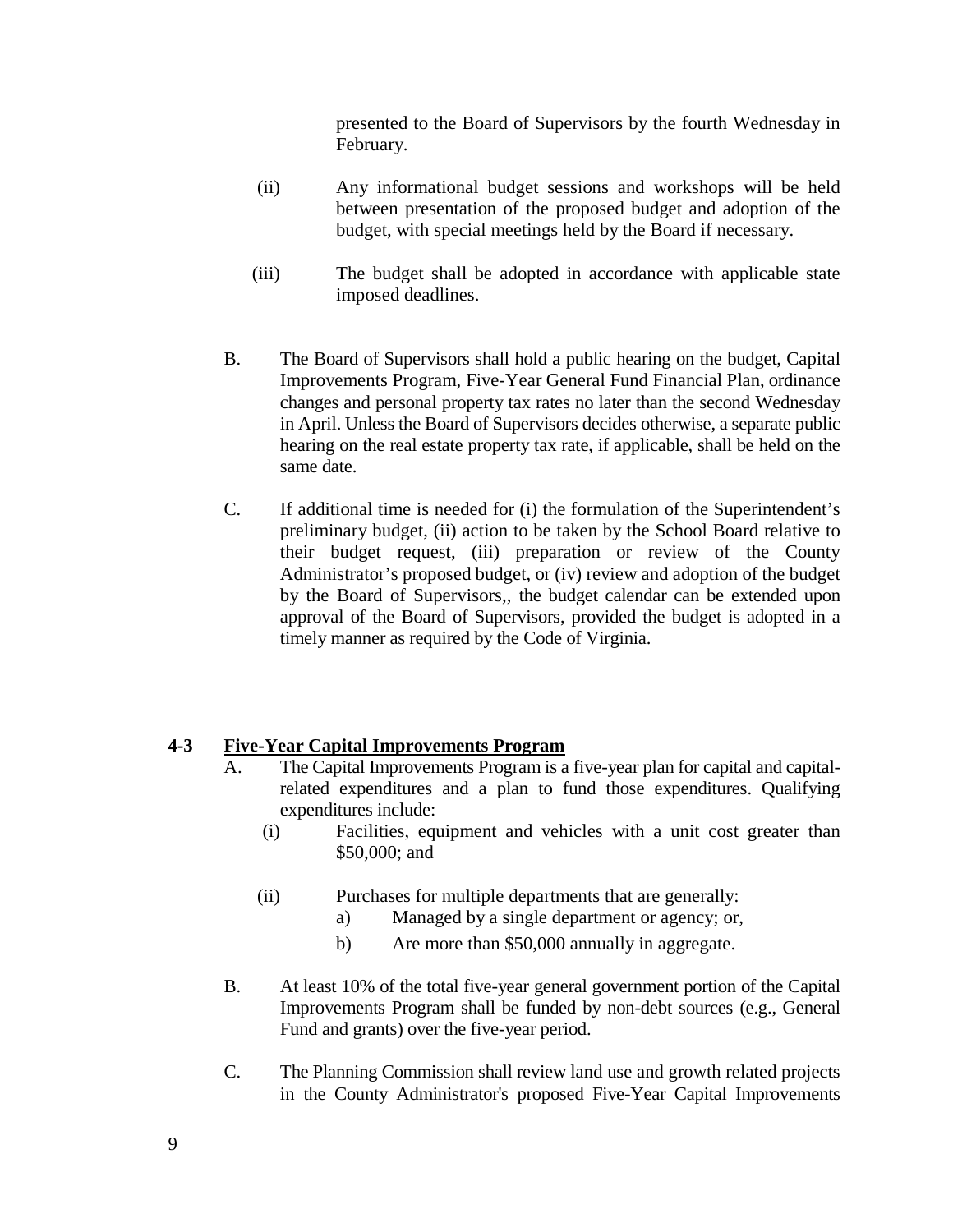Program and provide a recommendation on the Program to the Board of Supervisors.

- D. In addition to compliance with section 4-3.A above, the Hanover County Public Schools portion of the Capital Improvement Program shall be in accordance with the School Board policies regarding capital improvements including facility planning and design.
- E. Public Utilities shall develop a Capital Improvements Program in accordance with section 4-3.A above. The program shall further the functional operation of the water and wastewater system and be funded by the users of the system.

## <span id="page-9-0"></span>**4-4 Five-Year General Fund Financial Plan**

- A. Financial plans enable the funds subject to such plans to be managed to maintain financial stability over the long term by identifying current trends and future challenges; identifying the most appropriate mix of funding sources; analyzing debt options and timing to minimize borrowing costs; encouraging strong fiscal and operational management; and encouraging consistency and financial integrity.
- B. The Five-Year General Fund Financial Plan shall:<br>(i) Be balanced and identify major budget a
	- Be balanced and identify major budget assumptions, including the anticipated collection of revenues, use of fund balance, expenditures, future operating costs of capital improvements and proposed changes in service levels and fees;
	- (ii) Describe proposed service levels and the means to finance such service levels over the five-year period;
	- (iii) Fund general governmental projects with General Fund revenues in accordance with Policy 4-3 B. (i.e., "pay as you go funding");
	- (iv) Maintain compliance with debt and fund balance polices for each year of the Plan; and

## <span id="page-9-1"></span>**4-5 Budget Adoption**

- A. The Budget, Capital Improvements Plan and Five-Year General Fund Financial Plan shall be considered for adoption by the Board of Supervisors.
- B. The Budget shall be legally enacted through adoption and appropriation resolutions for all fund types with the resolution appropriating budget amounts by fund.
- C. County staff shall ensure that the proposal, consideration and adoption of the budget complies with applicable statutes regarding appropriations, public notices, ordinance changes, requests for bond referenda and any other legal restrictions imposed upon localities.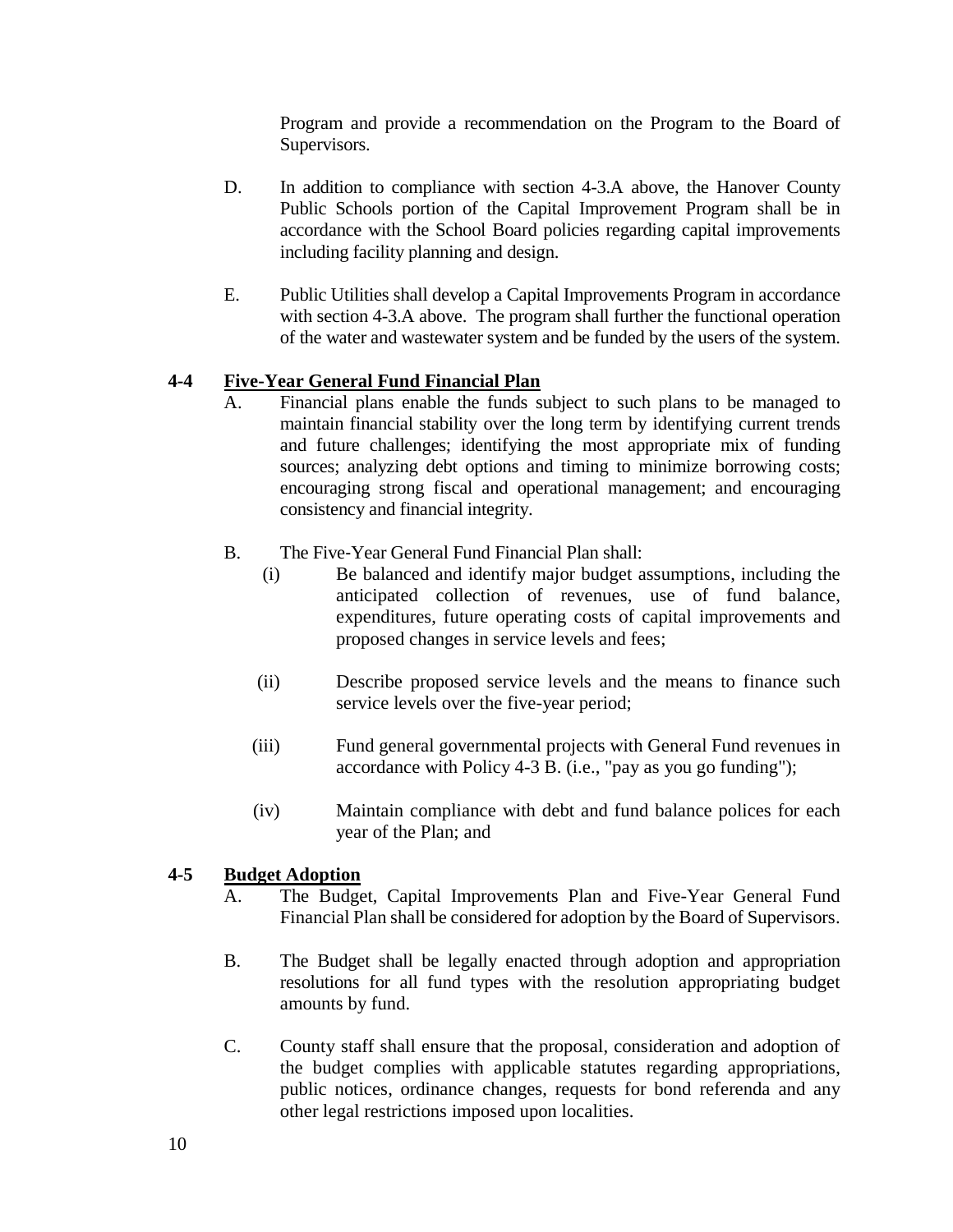- D. The budget adoption resolutions shall include approval for the reappropriation of encumbered balances.
- E. The budget adoption resolutions shall include approval for the reappropriation of unencumbered Capital Improvements Program balances at fiscal year-end.
- F. Related ordinance changes and other budgetary issues requiring Board of Supervisors' approval shall be presented to the Board for consideration with the budget adoption resolutions.
- G. The adopted budget document shall be made available to the public, submitted to the Virginia Auditor of Public Accounts and forwarded to the Government Finance Officers Association for the Distinguished Budget Presentation Awards program within 90 days of budget adoption.

## <span id="page-10-0"></span>**4-6 Budget Amendments**

- A. All budget amendments that increase the County's total appropriated budget shall require approval of the Board of Supervisors.
- B. Public hearings and associated notice for budget amendments will shall be conducted in accordance with applicable statutes.
- C. For purposes of determining the approval authority required for budget amendments:
	- (i) Definitions:
		- a) "Personnel" is defined as salaries and benefits;
		- b) "Operating" is defined as all expenditures not in the personnel or capital category;
		- c) "Capital" is defined as the Capital Improvements Program as well as capital line items within other funds; and
		- d) "Debt" is defined as principal, interest, issuance costs and other associated debt service related expenses.
- D. For purposes of this section, transfer authority for budget amendments applies across all funds directed by each respective Board – the Board of Supervisors (County funds) or the School Board (School funds).
- E. The Board shall have approval authority for budget transfers in the following categories and amounts. Any transfers within the County Administrator or School Superintendent's authority may be delegated as referenced in the Finance and Management Services Regulations.
	- (i) Transfers of **Reserve for Contingencies** to shall be approved as follows:

a) \$25,000 or less per topic or issue – County Administrator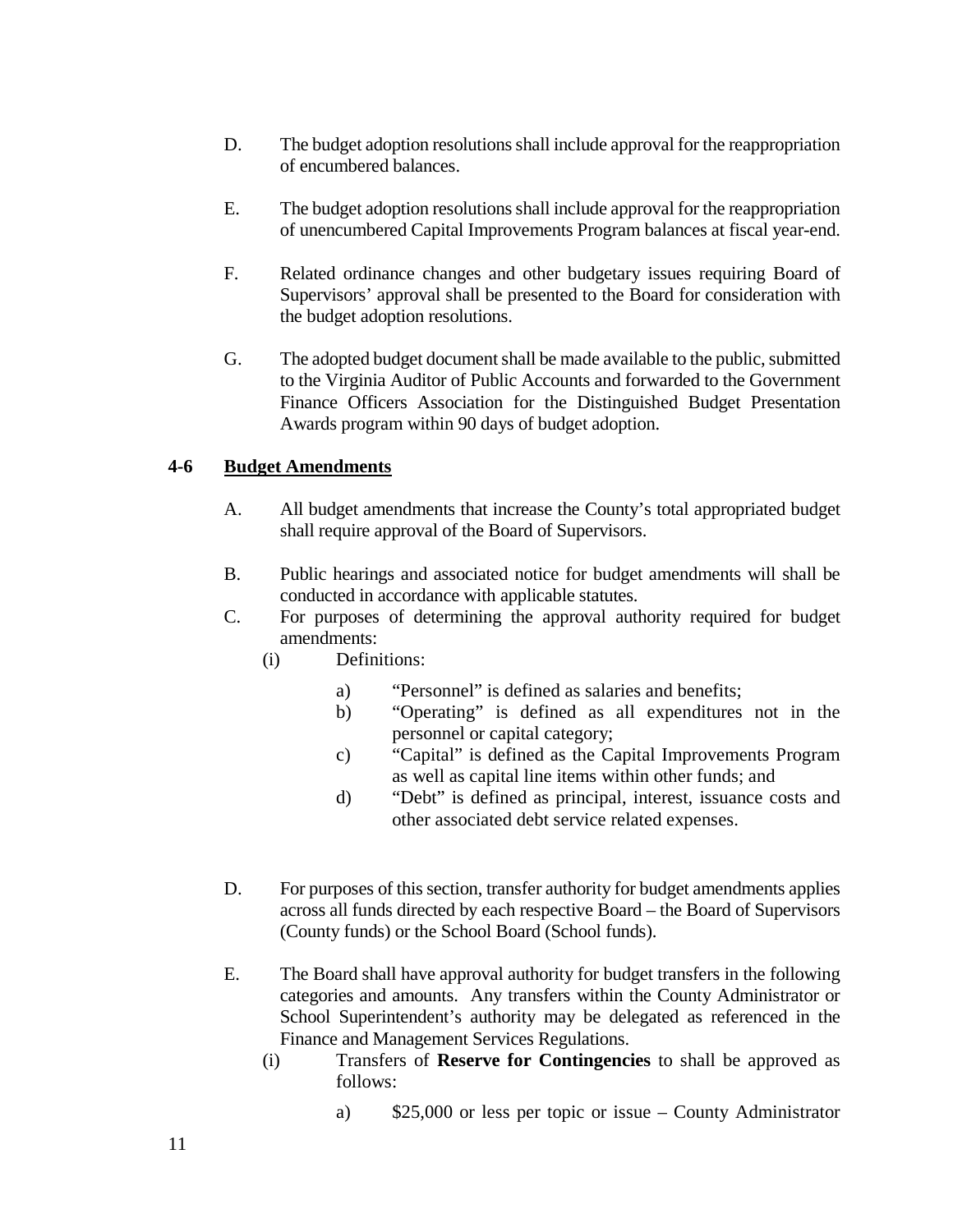(County funds) or the School Superintendent (School funds).

- b) More than \$25,000 per topic or issue the Board of Supervisors (County funds) or the School Board (School funds).
- (ii) Transfers involving the **Reserve for Revenue** appropriation shall be approved as follows:
	- a) \$50,000 or less per topic or issue County Administrator (County funds) or the School Superintendent (School funds).
	- b) More than \$50,000 per topic or issue the Board of Supervisors (County funds) or the School Board (School funds).
- (iii) Revenue transfers shall be approved under the authority of the County Administrator.
- (iv) Budget amendments that **do not move across categories** shall be approved in the following manner:
	- a) Personnel, Capital and Debt Categories: All amendments County Administrator (County funds) or the School Superintendent (School funds).
	- b) Operating Category:
		- a) \$75,000 or less per topic or issue County Administrator (County funds) or the School Superintendent (School funds).
		- b) More than \$75,000 per topic or issue the Board of Supervisors (County funds) or the School Board (School funds).
- (v) Transfers that cross categories shall be approved in the following manner:
	- a) \$75,000 or less per topic or issue County Administrator (County funds) or the School Superintendent (School funds).
	- b) More than \$75,000 per topic or issue the Board of Supervisors (County funds) or the School Board (School funds).

#### <span id="page-11-0"></span>**4-7 Reappropriation of Balances**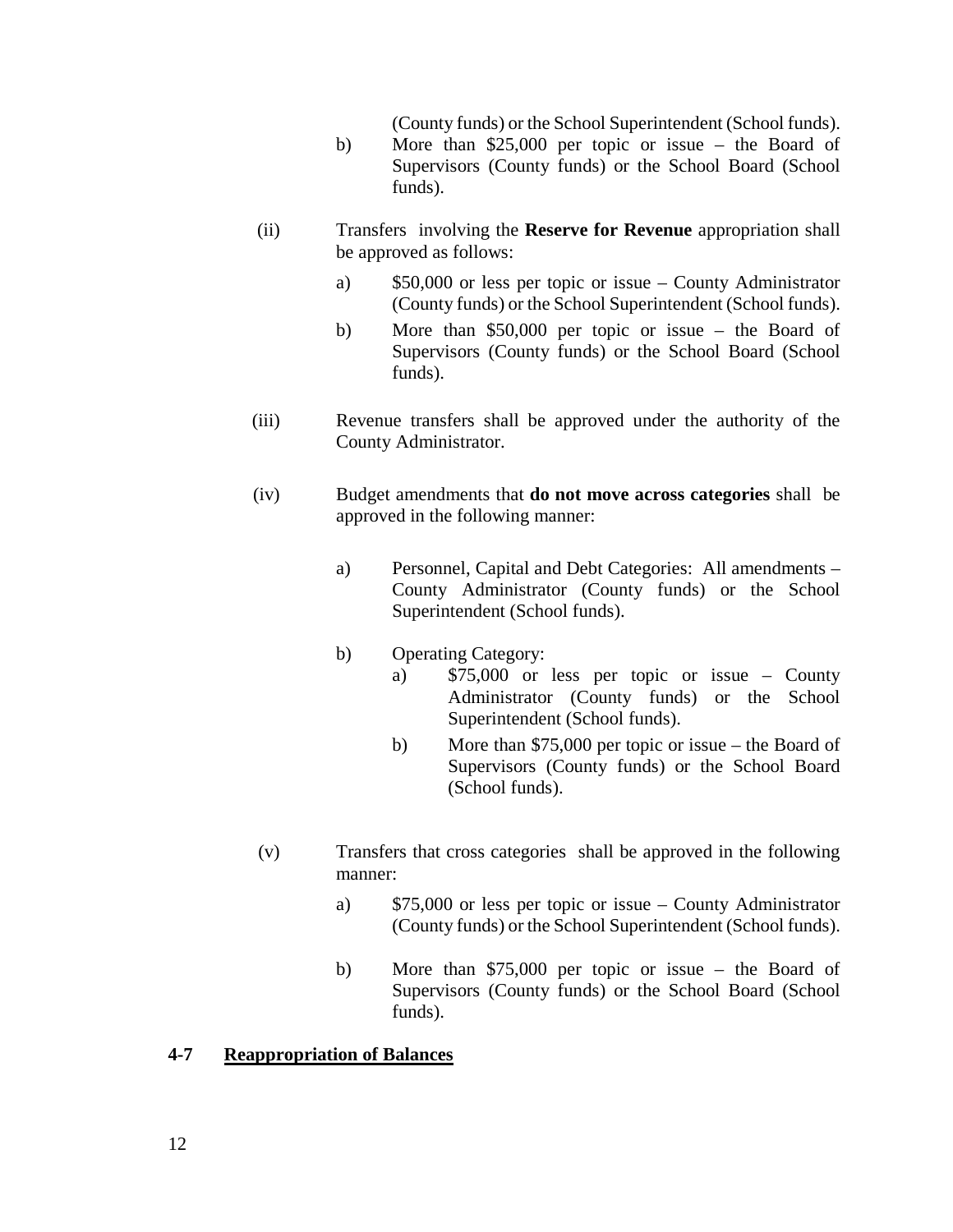- A. The County Administrator shall submit a proposed budget amendment for reappropriation of unencumbered operating balances to the Board of Supervisors.
- B. A review of the Capital Improvements Program shall be conducted at year end to determine the necessity for reappropriated funds. Those which are determined to be unnecessary will be transferred to other uses, as determined by the County Administrator.
- C. Except for those balances reappropriated by the Board, appropriations lapse on June 30.

## <span id="page-12-1"></span><span id="page-12-0"></span>**5. Debt Policy**

## **5-1 Issuance Guidelines**

- A. The County will not use short-term borrowing to finance operating needs.
- B. The maturity of any debt will not exceed the expected useful life of the project(s) for which the debt is issued.
- C. Debt ratios for general governmental debt:
	- (i) Debt as a percentage of taxable assessed value will not exceed 2.5%.
	- (ii) The debt per capita will not exceed a ratio of \$2,500 as of June 30, 2019, growing annually at 2%.
	- (iii) Debt service as a percentage of general (non-capital) governmental expenditures will not exceed 10%. General (non-capital) governmental expenditures includes the General Fund, Debt Service Fund, School Board Operating Fund, Cafeteria Fund and Economic Development Authority Fund.
	- (iv) Debt divided by per capita income will not exceed a ratio of \$5,000.

For purposes of these debt ratios, contingent obligations of the General Fund extending beyond the current fiscal year incurred subject to annual appropriation (i.e., Support Agreement debt and Moral Obligation bonds) shall be treated on a par with general obligation debt and will be included in the calculation of debt ratio limits. Indebtedness of business type funds are not included in the calculations.

- D. At least 25% of total debt (General Fund obligations as defined in 5-1;C;iv) will be repaid within 5 years and at least 50% of total debt within 10 years.
- E. Variable rate debt will be limited to 10% of total outstanding debt.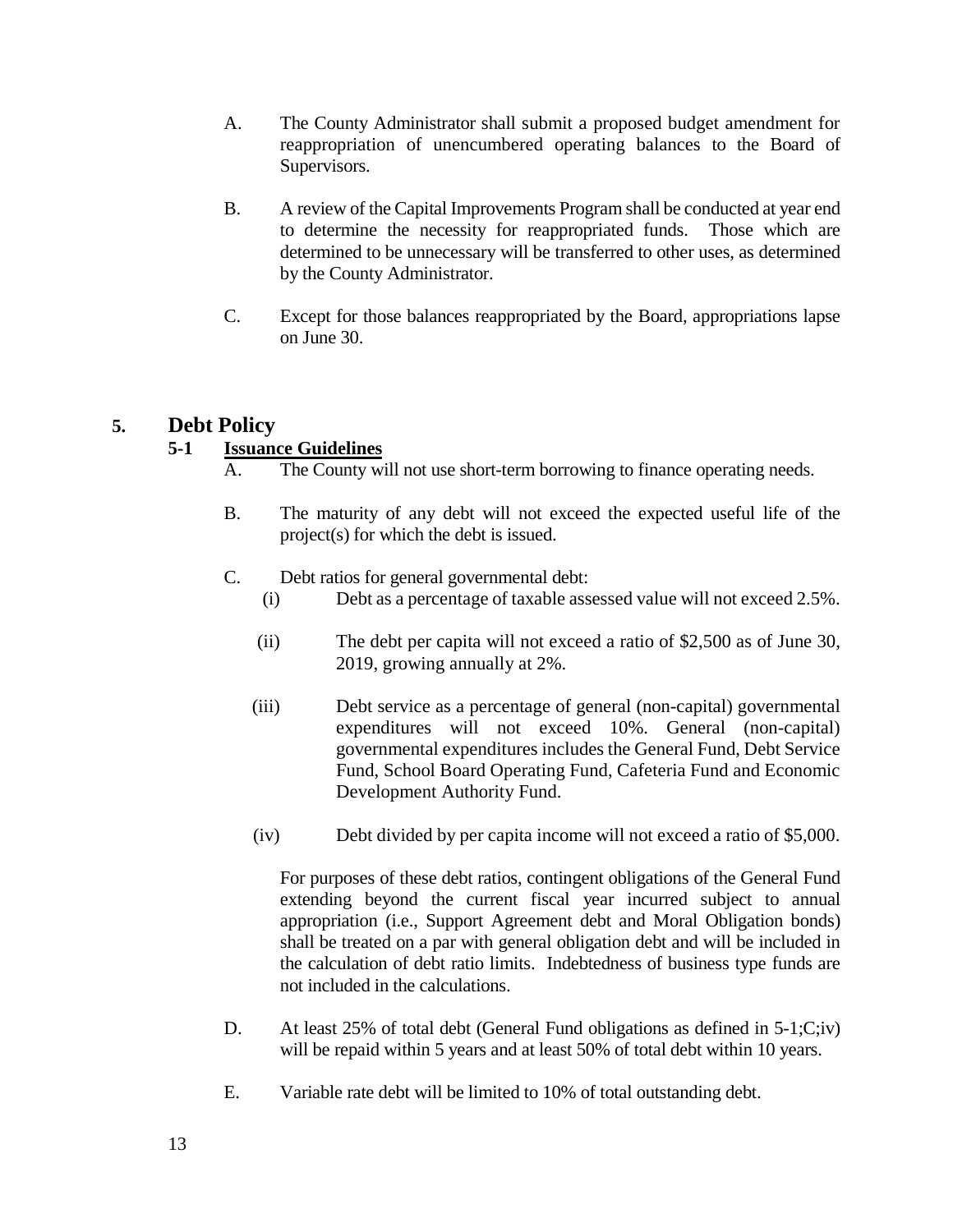- F. Debt coverage ratios for all Proprietary Fund debt shall be in compliance with all debt covenants and all debt coverage ratios shall meet or exceed minimum legally required thresholds.
- G. The issuance of debt require approval and appropriation of the proceeds by the Board.
- H. In order to seek timely access to market conditions, proposals for refunding and refinancings can be solicited with County Administrator's authorization noting that Board approval is still needed for any issuance of debt.

## <span id="page-13-0"></span>**5-2 Post-Issuance Compliance**

- A. The County Administrator or his designee shall oversee post-issuance activities to ensure compliance with federal guidelines and other legal and regulatory requirements.
- B. Post-issuance compliance responsibilities include:
	- (i) Tracking that proceeds of a debt issuance are spent on qualified taxexempt debt purposes;
	- (ii) Maintaining detailed records of all expenditures and investments related to debt funds;
	- (iii) Ensuring that projects financed are used in a manner consistent with the legal requirements;
	- (iv) Timely reporting of necessary disclosure information and other required filings; and
	- (v) Monitoring compliance with applicable arbitrage rules and performing required rebate calculations in a timely manner.

## <span id="page-13-2"></span><span id="page-13-1"></span>**6. Deposit and Investment Policy**

## **6-1 Deposit and Investment Objectives**

- A. This Deposit and Investment Policy applies to the investment activities of Hanover County, except for investments of the Retiree Medical Benefits Trust.
- B. All investable balances shall be invested with the same care, skill, prudence and diligence that a prudent and knowledgeable person would exercise when undertaking an enterprise of like character and aims under circumstances prevailing at that time.
- C. Safety the safeguarding of principal shall be the foremost objective of the investment program by mitigating credit risk and interest rate risk with all other objectives subordinated to the attainment of this objective.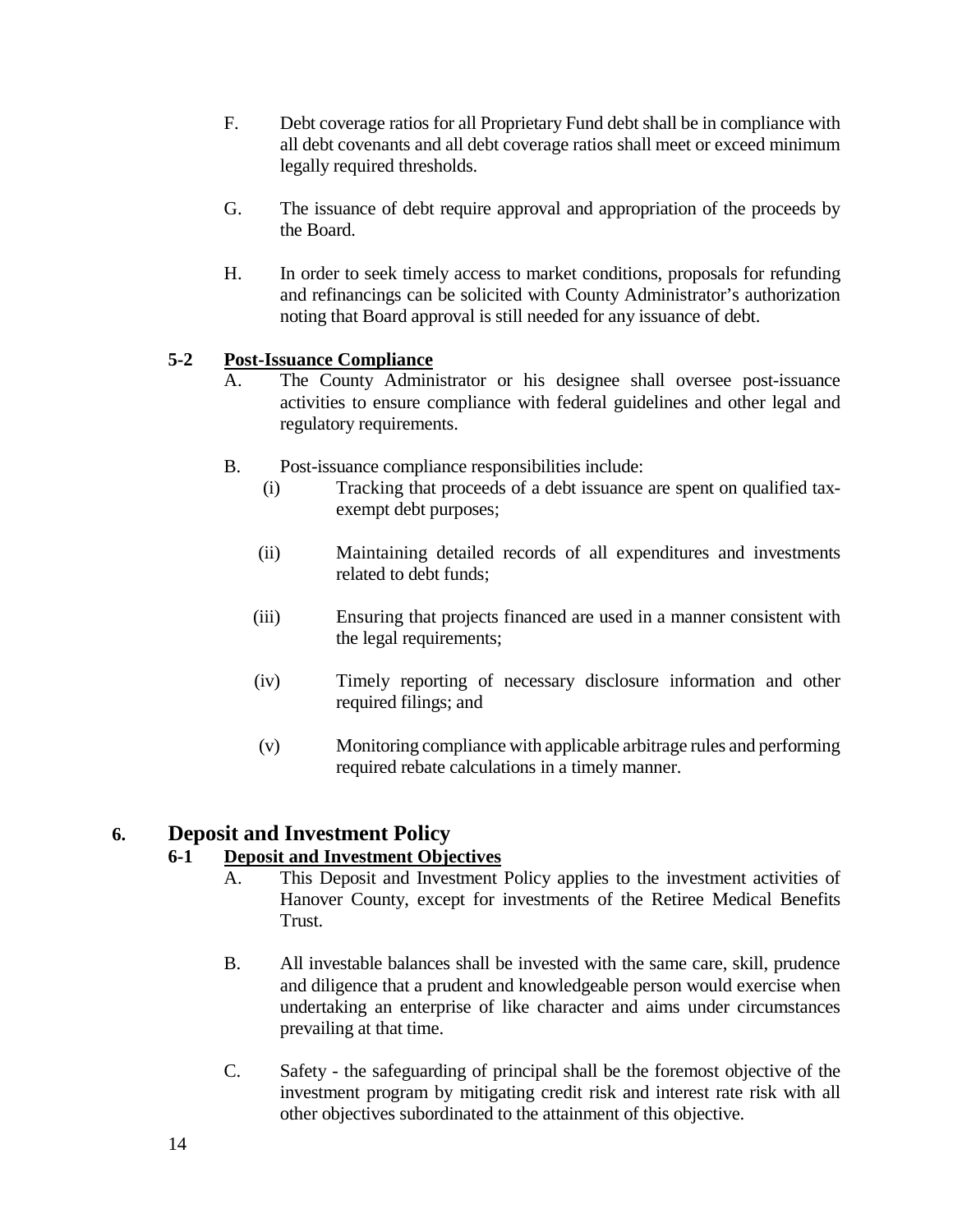- D. Liquidity the investment portfolio shall be managed at all times with sufficient liquidity to meet all daily and seasonal needs, as well as special projects and other operational requirements either known or which might be reasonably anticipated.
- E. Yield the investment portfolio shall be managed with the objective of obtaining no worse than a fair value rate of return over the course of budgetary and economic cycles, taking into account the above objectives and the cash flows of the County.

## <span id="page-14-0"></span>**6-2 Allowable Investments**

A. All investments shall be in compliance at all times with provisions of the Code of Virginia and the Treasurer's Detailed Deposit and Investment Policy.

## <span id="page-14-1"></span>**6-3 Prohibited Securities**

- A. The following securities shall be expressly prohibited, unless specifically approved in writing by the Treasurer:
	- (i) Derivative products that include any of the following characteristics: high price volatility, illiquid markets, products that are not market tested, highly leveraged products, products requiring a high degree of sophistication to manage, or products that are difficult to value.
	- (ii) Reverse repurchase agreements (repos).

## <span id="page-14-2"></span>**6-4 County and Treasurer Internal Controls**

- A. The County and Treasurer shall maintain a system of internal controls which shall be documented and reviewed with internal and independent auditors and meet the requirements of the Government Accounting Standards Board and other applicable regulators.
- B. These controls shall be designed to provide reasonable assurance of loss prevention due to fraud, error, misrepresentation, unanticipated market changes or imprudent actions.
- C. There shall be a separation of transaction authority from accounting and record keeping with all transaction activity properly documented in the Treasurer's cash receipts system and bank reconciliations to the general ledger performed monthly.
- D. Treasurer and County officials involved in the investment process shall refrain from personal business activity that could conflict with the proper execution and management of the investment program, or that could impair their ability to make impartial decisions.
- E. The Treasurer shall annually update the Board of Supervisors and at least quarterly update the County Administrator on securities held, maturities,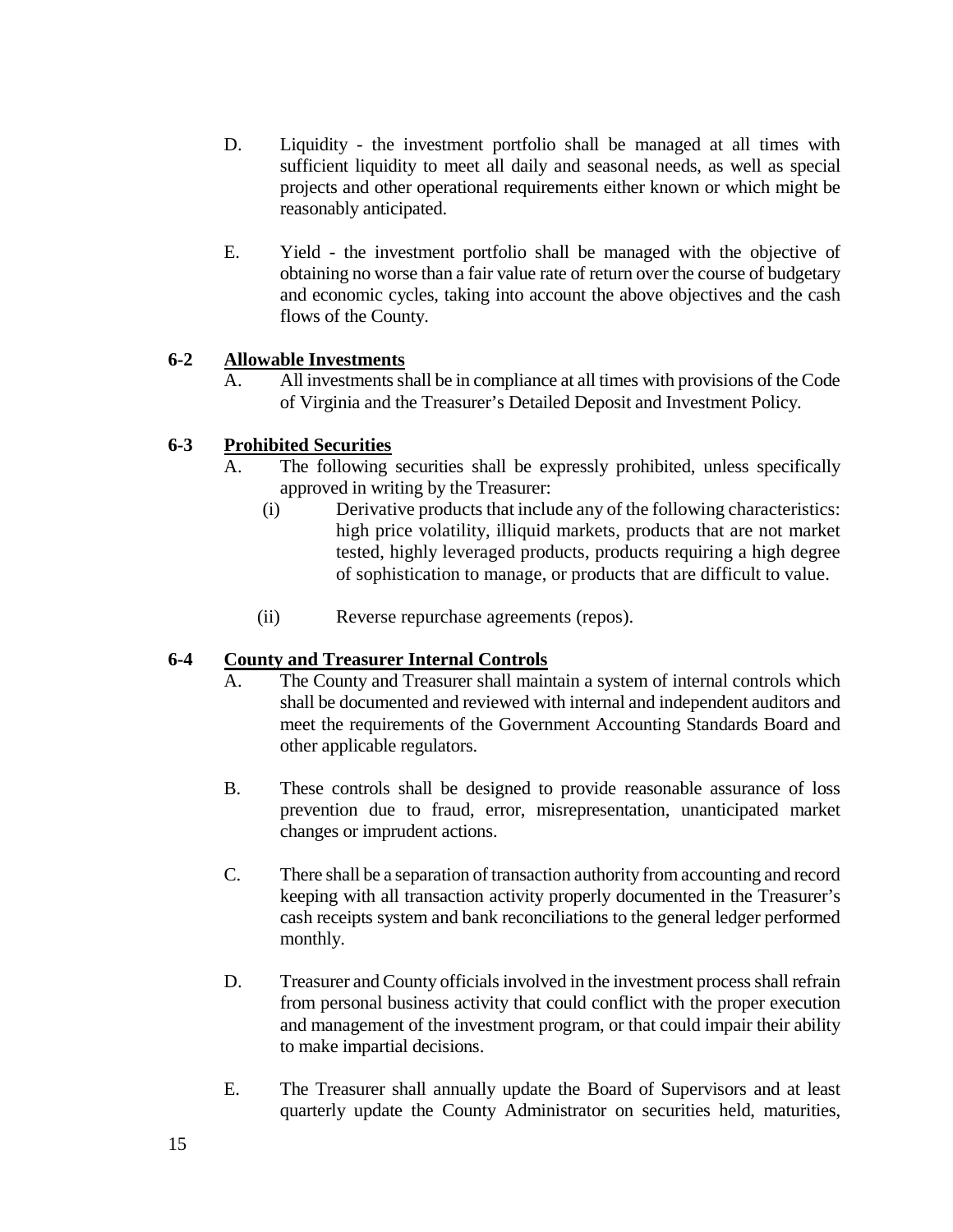investment returns, unrealized gains (loses), comparisons to established benchmarks, market conditions and prevailing investment philosophy.

- F. Bank transfers.
	- (i) Dual authorizations representing the County and the Treasurer shall be in compliance with the Accounting Policy for all transfers that move County funds from a County account to a non-county account (e.g., debt service payments).
	- (ii) In addition, the Treasurer's Office will have dual processing procedures requiring two people to conduct transfers with County bank accounts.
	- (iii) All financial institutions used by the County will have written instructions regarding County authorizations for wire transfers, restrictions on accounts funds can be wired and other procedures that will mitigate unauthorized movement of funds (e.g., call-back to independent person, written confirmations, etc.).

## <span id="page-15-1"></span><span id="page-15-0"></span>**7. Fund Balance and Net Position Policy**

#### **7-1 All Funds**

- A. Financial statement presentation of fund balances and net position shall comply with Governmental Accounting Standards Board (GASB) standards.
- B. Fund balance shall be displayed in the following GASB-defined classifications depicting the relative strength of the spending constraints placed on the purposes for which resources can be used:
	- (i) *Nonspendable fund balance* amounts that are not in a spendable form, such as inventory, or are required to be maintained intact.
	- (ii) *Restricted fund balance* amounts constrained to specific purposes by their providers (such as grantors, bondholders, and higher levels of government), through constitutional provisions, or by enabling legislation.
	- (iii) *Committed fund balance* amounts constrained to specific purposes by the Board (its highest level of decision-making authority). To be reported as committed, amounts cannot be used for any other purpose unless the Board takes the same (highest-level) action to remove or change the constraint.
	- (iv) *Assigned fund balance* amounts a government intends to use for a specific purpose, including budgeted use of prior year fund balance.
	- (v) *Unassigned fund balance* amounts that are available for any purpose. These amounts are reported only in the General Fund, unless otherwise required by GASB standards.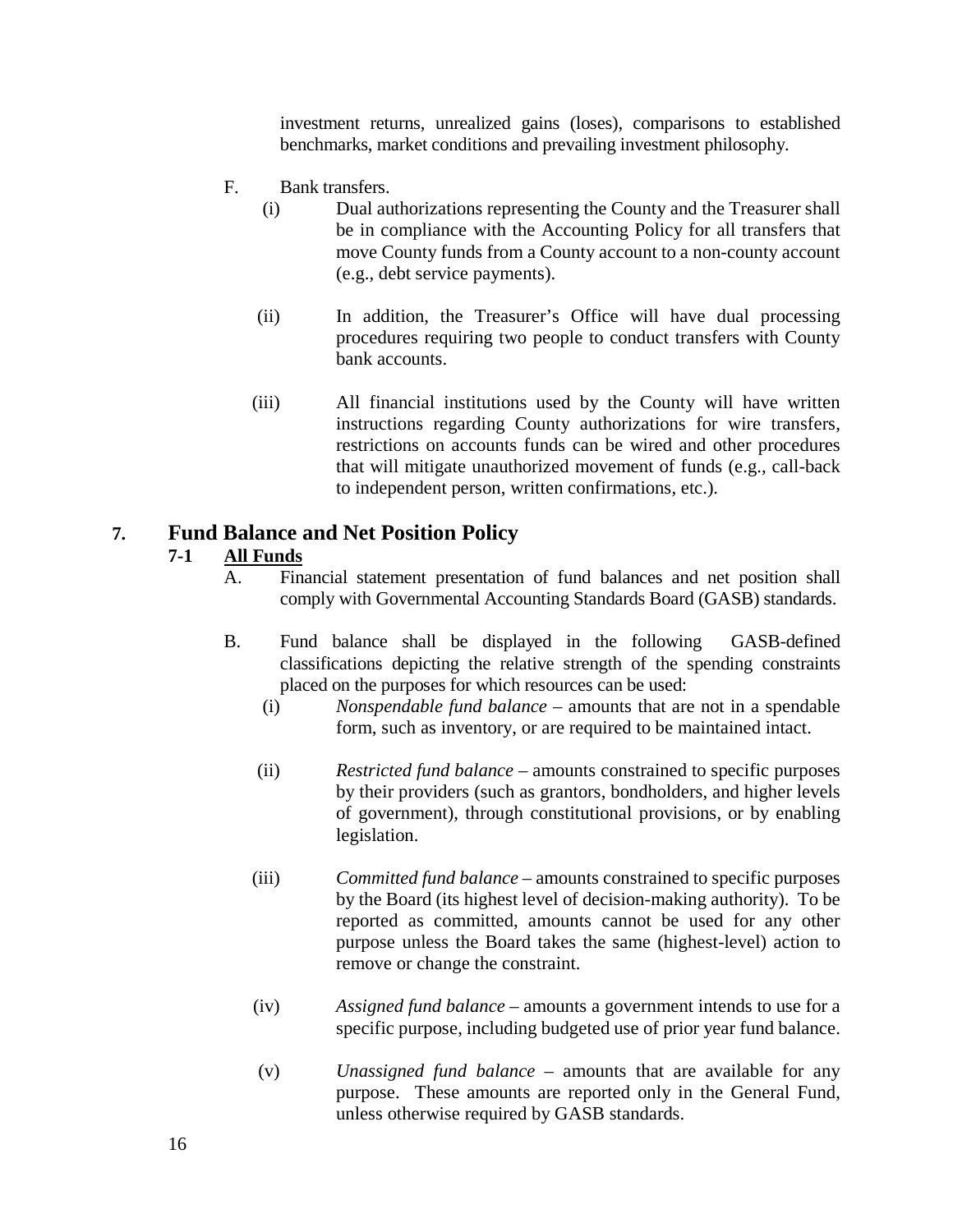## <span id="page-16-0"></span>**7-2 Committed Fund Balances**

A. In accordance with GASB criteria, unless otherwise established by Board policy, the Board shall pass a resolution to establish any desired committed fund balances for specific purposes. As required by GASB, such policy or resolution shall be established prior to the fiscal year-end, but the amount of such committed fund balances may be determined subsequent to the fiscal year end.

## <span id="page-16-1"></span>**7-3 Assigned Fund Balances (permitted by GASB and applicable to all County Governmental Funds)**

## A. General Fund

- (i) GASB standards define assigned fund balance as any amounts that are intended to be used for specific purposes that do not meet the criteria to be classified as restricted or committed.
- B. Special Revenue Funds and Capital Projects Funds
	- (i) By reporting particular amounts that are not restricted or committed in a special revenue or capital projects fund, the County has assigned those amounts to the purposes of the respective funds.
- C. All Governmental Funds
	- (i) The Board has determined that the establishment of assigned fund balances, including the intent, specific purpose, and amounts may be made by the County Administrator for all County governmental funds, although any expenditure of assigned fund balances is subject to prior legal appropriation by the Board.
	- (ii) The County Administrator shall provide a summary to the Finance Committee of any specific assigned fund balances, including their purposes and amounts, prior to their establishment. In accordance with GASB standards, any fiscal year-end assigned fund balances shall be established prior to issuance of the annual CAFR.

## <span id="page-16-2"></span>**7-4 Unassigned Fund Balance**

- A. General Fund
	- (i) The unassigned fund balance is the residual classification for the General Fund and represents fund balance that has not been assigned to other funds and that has not been restricted, committed, or assigned to specific purposes with the General Fund. The General Fund should be the only fund that reports a positive unassigned fund balance amount.
	- (ii) The unassigned fund balance is established to protect against unanticipated expenditures, to provide for cash flow reserves during the fiscal year due to the timing difference between the receipt of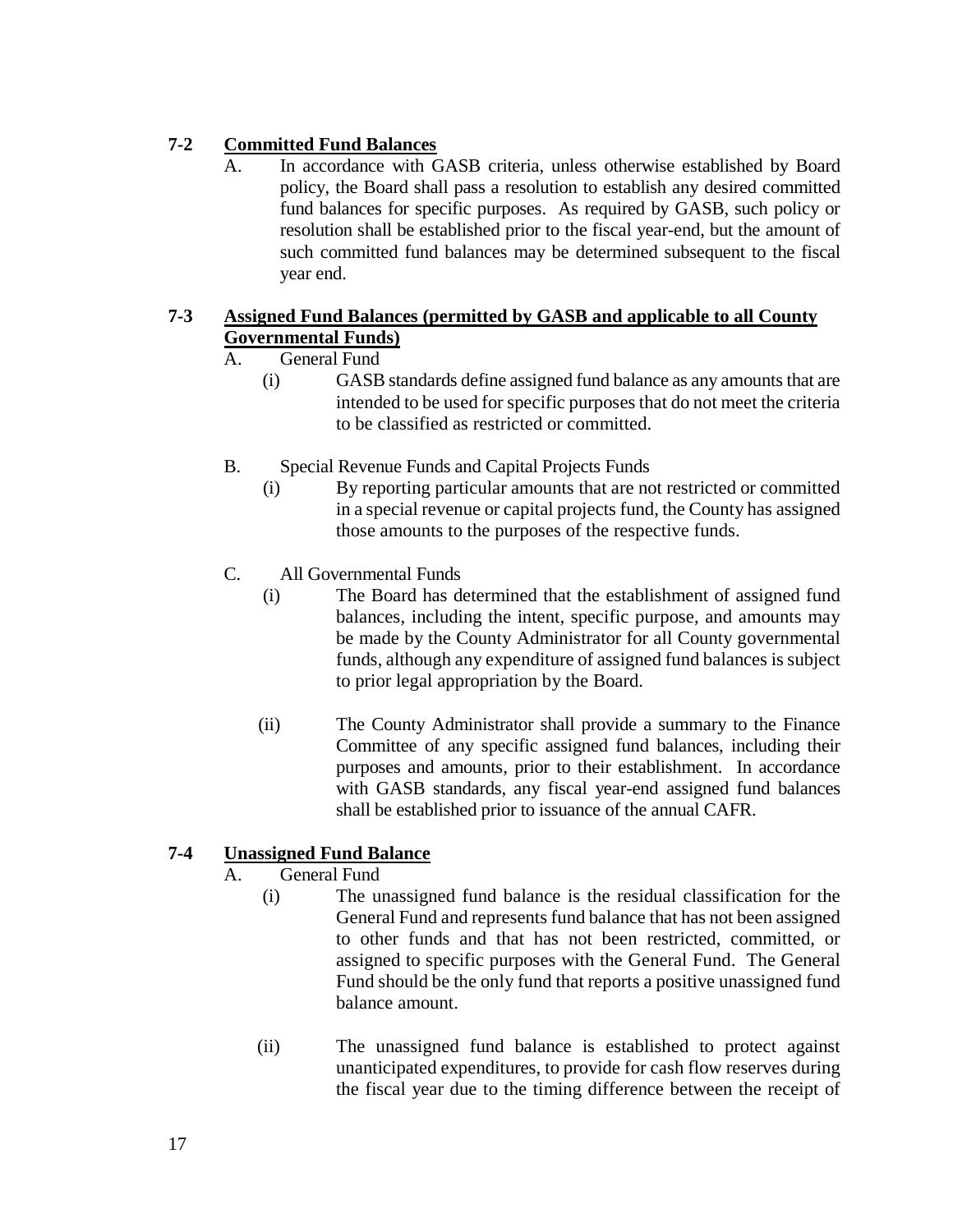revenues and disbursement of expenditures, and to meet desired unassigned fund balance targets.

- (iii) Unassigned fund balance shall be at least equal to 10% of the General Fund's total revenues as measured during the annual budget adoption process as total budgeted revenues, net of any budgeted uses of fund balance, and as measured at fiscal year-end as actual revenues recognized in accordance with generally accepted accounting principles over the preceding fiscal year. A target unassigned fund balance is determined by the requirements of the Fund Balance Regulations.
- (iv) If there is a shortfall in the General Fund unassigned fund balance beneath the 10% minimum fund balance percent, the County Administrator shall approve a plan to achieve the minimum within three fiscal years.
- (v) If there is a shortfall in the General Fund unassigned fund balance beneath the target established by the Fund Balance Regulations, the goal of the next Five-Year Financial Plan shall be to attain the target.
- B. Special Revenue Funds and Capital Projects Funds
	- (i) For governmental funds such as Special Revenue and Capital Projects Funds, if expenditures incurred for specific purposes exceed the amounts restricted, committed, or assigned to those purposes, it may be necessary to report a negative unassigned fund balance.
	- (ii) It is the goal of the County that funds do not maintain a negative unassigned fund balance. The County Administrator shall approve a plan to eliminate any negative unassigned fund balance within three fiscal years.

## <span id="page-17-0"></span>**7-5 Unrestricted Net Position**

- A. Unrestricted net position is reflected in entity-wide financial statements for governmental and business-type activities under the primary government and for the component units.
- B. Business-type Activities and Proprietary Funds
	- (i) Business-type activities and proprietary funds do not reflect fund balance accounting, but instead report net positions, in accordance with GASB standards.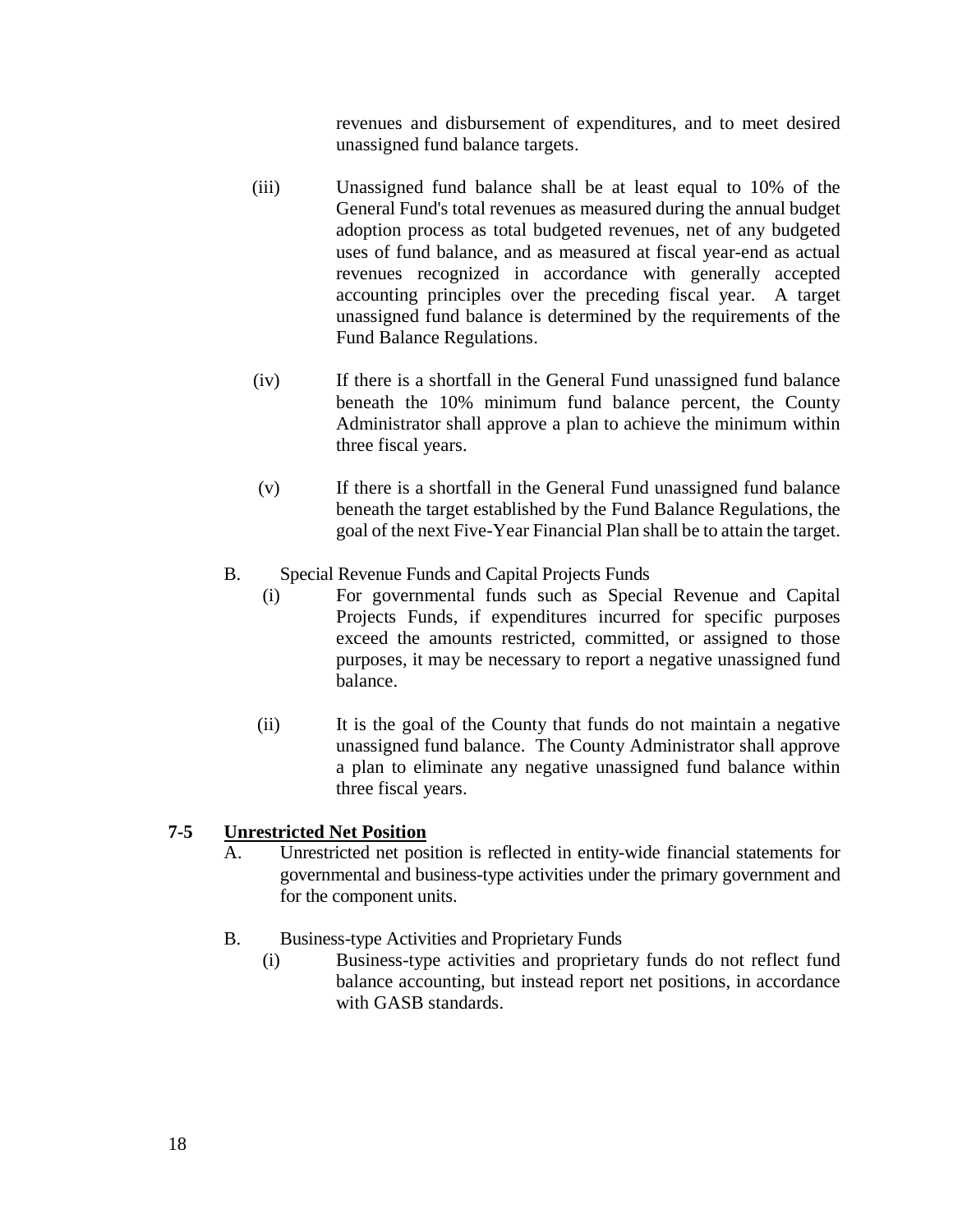## <span id="page-18-1"></span><span id="page-18-0"></span>**8. Purchasing Policy**

## **8-1 Administration of Procurement Functions**

- A. Purpose and Applicability: Rules governing contract awards shall be established in advance of the competition, specifications shall reflect the procurement needs of the County rather than being drawn to favor a particular vendor, and the County and the vendor shall freely exchange information concerning what is sought to be procured and what is offered. In addition, surplus property is to be disposed of on a competitive basis whenever practicable.
- B. General Authority: The County reserves the right to accept, reject or cancel any or all solicitations or parts thereof, to waive informalities, and to reissue solicitations. The County also reserves the right to award the contract as it deems shall best serve its interests. It further reserves the right to award the contract on a lump sum basis, individual item basis, or such combination as shall best serve the interests of the County. This may include multiple awards if provided for in the solicitation.
- C. Specific Authority: Procurement authority for functions governed by the Virginia Public Procurement Act shall be delegated to the County Administrator pursuant to *Code of Virginia,* § 2.2-4302. The County Administrator may delegate authority for those functions to other officials or employees.
- D. Award of Term Contracts: For purposes of this Policy, the authorization required for award of term contracts shall be determined by the estimated value of the initial term plus all available renewals.
- E. Negotiation with Lowest Bidder in certain instances: Unless all bids are cancelled or rejected, the County reserves the right granted by Section 2.2- 4318 of the Code of Virginia to negotiate with the lowest responsive, responsible Bidder to obtain a contract price within the funds available to the County whenever such low bid exceeds the County's available funds. For the purpose of determining when such negotiations may take place, the term "available funds" shall mean those funds which were budgeted by the County for this contract prior to the issuance of the written Invitation for Bids. Negotiations with the low Bidder may include both modifications of the bid price and the Scope of Work/Specifications to be performed. The County shall initiate such negotiations by written notice to the lowest responsive, responsible Bidder that its bid exceeds the available funds and that the County wishes to negotiate a lower contract price. The times, places, and manner of negotiating shall be agreed to by the County and the lowest responsive, responsible Bidder.

## <span id="page-18-2"></span>**8-2 Nondiscrimination**

A. The County does not discriminate in the solicitation or award of contracts because of race, religion, color, sex, national origin, age, disability, status as a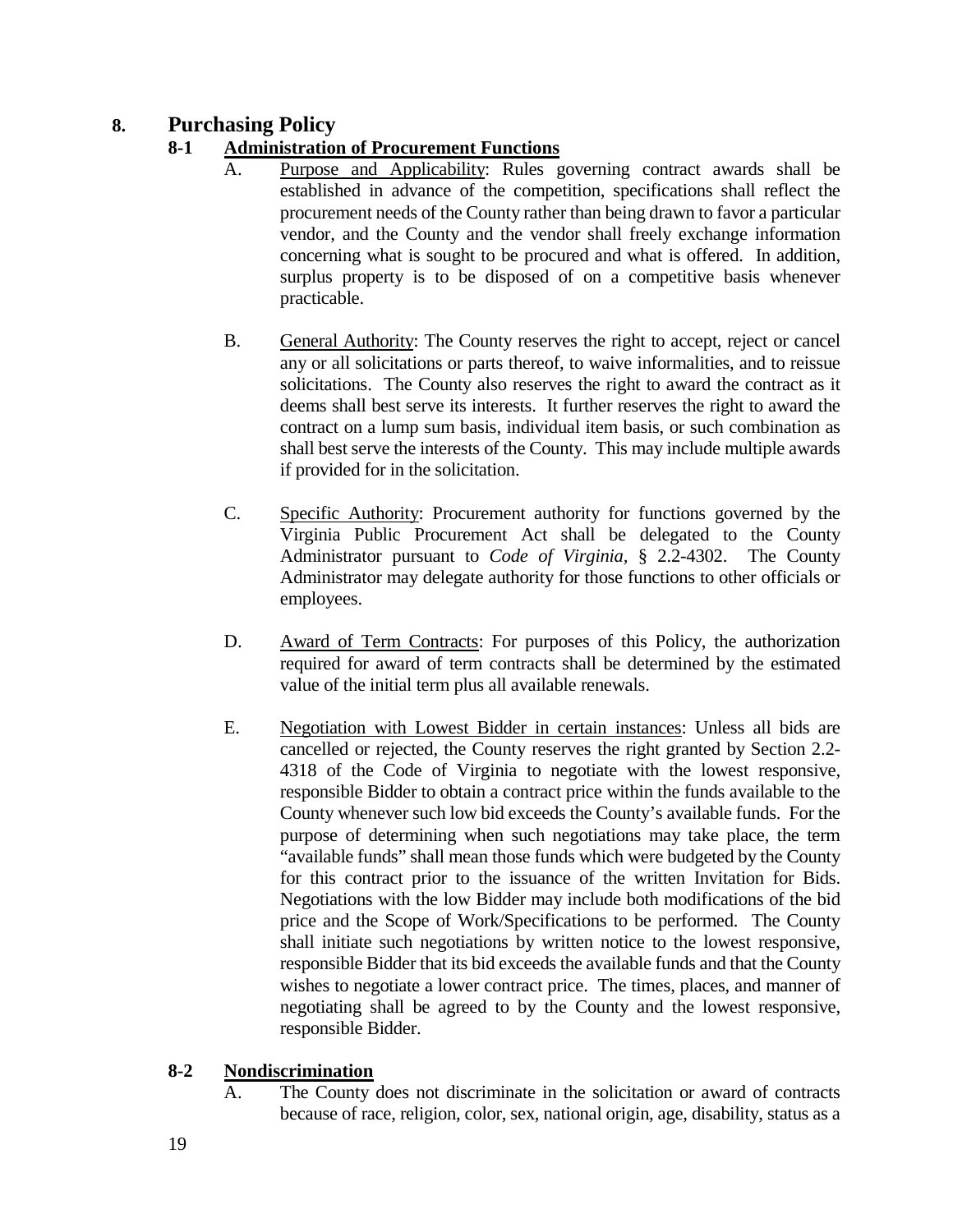service disabled veteran, or any other basis prohibited by state law relating to discrimination in employment (*Code of Virginia*, § 2.2-4310A). The County shall prominently display a nondiscrimination statement in all invitations to bid, requests for proposals, contracts, and purchase orders indicating that the County does not discriminate against faith-based organizations (*Code of Virginia*, § 2.2-4343.1D).

B. Competitive solicitations, or notices of the issuance thereof, shall be sent to small businesses and businesses owned by women, minorities, and service disabled veterans (*Code of Virginia*, § 2.2-4310B).

## <span id="page-19-1"></span><span id="page-19-0"></span>**9. Revenue Policy**

## **9-1 Diversification of Revenues**

- A. The County shall strive to maintain a diverse yet stable revenue base as a means to shelter the County from fluctuating economic environments.
- B. Tax and fee rates are based on the County's cost of services.

## <span id="page-19-2"></span>**9-2 Establishment and Modification of Fees**

- A. Fees will be calculated based on appropriate cost of service delivery.
- B. Fees will be reviewed and updated based on criteria defined in the Revenue Regulations.
- C. In operation of the water and wastewater systems, Public Utilities shall:
	- (i) Establish user and capacity-fee rates to ensure long-term viability of the water and wastewater system.
	- (ii) Allocate the costs associated with providing water and wastewater service between service types and ensure that these costs are uniform for similar types and classes of customers. As appropriate, the Department shall establish separate rates for each service type.
	- (iii) Establish capacity fees and user fees using a generally accepted methodology that includes analysis of revenue requirements, cost of services, rate design and rate implementation impact.

## <span id="page-19-3"></span>**9-3 Accounts Receivable Collection**

A. Bad Debt Expense The determination of the need for an allowance for doubtful accounts shall be based upon accepted business practices and accounting standards.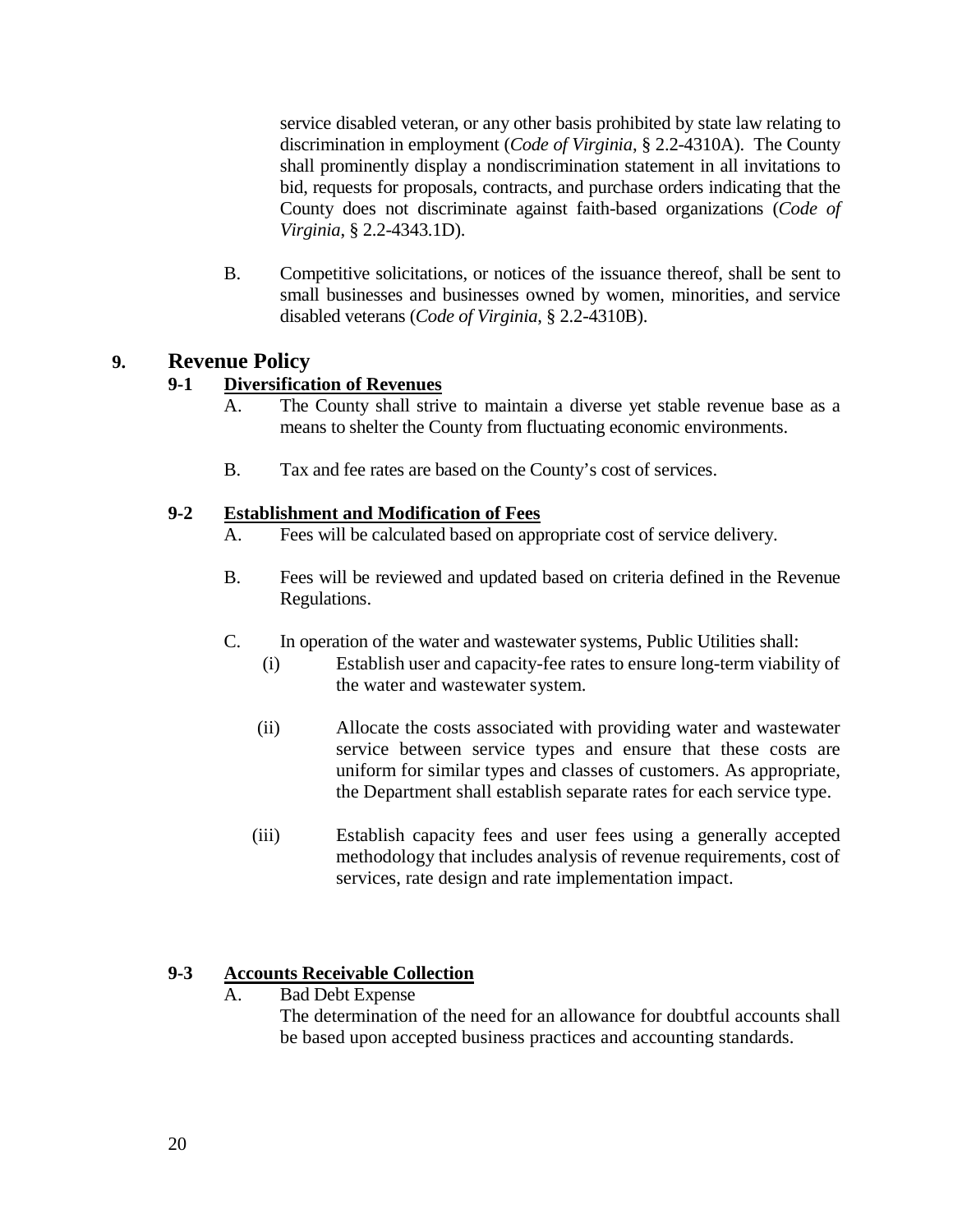## <span id="page-20-0"></span>**9-4 Federal, State and Private Grants and Cooperative Agreements**

- A. The purpose of this policy is to:
	- (i) Ensure proper oversight of all funds appropriated to the County from federal, state and local governments, non-profit agencies, and private sources;
	- (ii) Minimize the County's risk of non-compliance with the requirements of grant awards, regulations and cooperative agreements;
	- (iii) Ensure proper fiscal administration, accounting, audit and reporting of all grants and cooperative agreements.
	- (iv) Ensure proper program management of all grants and cooperative agreements.
- B. Applicability
	- (i) This policy and related Revenue Regulations apply to all grant and cooperative agreement applications prepared or submitted by County departments and Constitutional Officers to agencies outside the County government for funds, materials, or equipment to be received or administered by the County or by an agency for which the County acts as fiscal agent, including any grant or cooperative agreement funds or items passed through to a sub-recipient.
- C. Responsibility
	- (i) Responsibility for the overall fiscal management of all County grants and cooperative agreements shall reside in the Department of Finance and Management Services.
	- (ii) Department program managers and the Schools Assistant Superintendent of Business and Operations are responsible for grants relevant to their specific area.

## <span id="page-20-2"></span><span id="page-20-1"></span>**10. Travel and Business Expense Policy**

## **10-1 Allowable Expenses**

- A. Expenses incurred for County purposes for travel and business by employees, officials or volunteers may be paid or reimbursed in accordance with requirements established by the Internal Revenue Service for an accountable plan in which those amounts are not subject to income taxation, and in compliance with this Policy and related Regulations approved by the County Administrator.
- B. With the exception of travel for the purpose of promoting County economic development, meals and incidental per diem expense for travel shall not